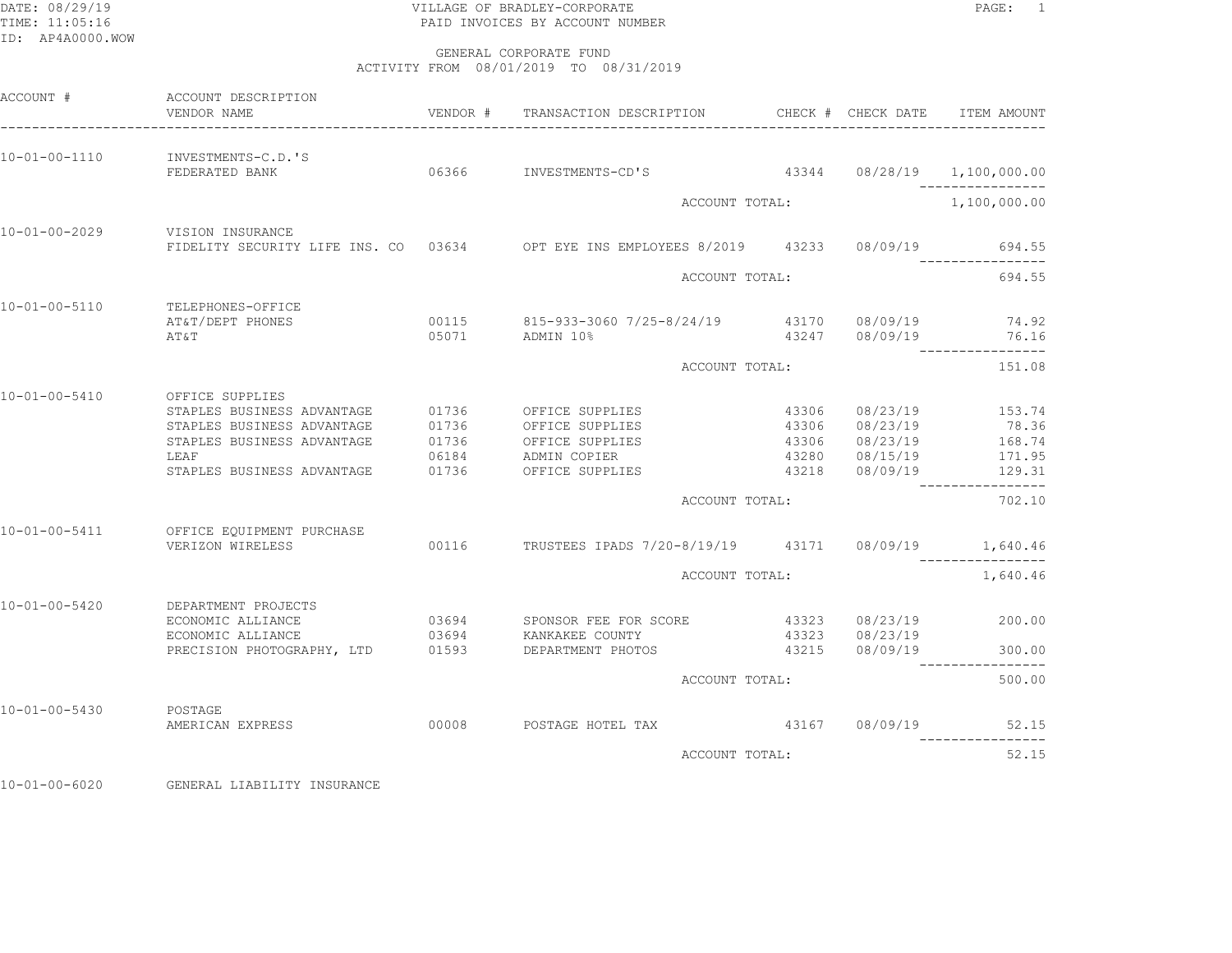## DATE: 08/29/19 PAGE: 2 TIME: 11:05:16 PAID INVOICES BY ACCOUNT NUMBER

 GENERAL CORPORATE FUNDACTIVITY FROM 08/01/2019 TO 08/31/2019

| ACCOUNT #             | ACCOUNT DESCRIPTION<br>VENDOR NAME                                                   |                  | VENDOR # TRANSACTION DESCRIPTION CHECK # CHECK DATE                                                                                                    |       |                | ITEM AMOUNT                                        |
|-----------------------|--------------------------------------------------------------------------------------|------------------|--------------------------------------------------------------------------------------------------------------------------------------------------------|-------|----------------|----------------------------------------------------|
| 10-01-00-6020         | GENERAL LIABILITY INSURANCE                                                          |                  |                                                                                                                                                        |       |                |                                                    |
|                       | ILLINOIS PUBLIC RISK FUND 03410 SEPT WORKMEN'S COMP 43230 08/09/19 16,435.00         |                  |                                                                                                                                                        |       |                |                                                    |
|                       |                                                                                      |                  | ACCOUNT TOTAL:                                                                                                                                         |       |                | 16,435.00                                          |
| 10-01-00-6190         | LEGAL FEES                                                                           |                  |                                                                                                                                                        |       |                |                                                    |
|                       | SPESIA & TAYLOR                                                                      |                  | 05082 6/2019 LEGAL BILLS                                                                                                                               |       |                | 43277 08/15/19 16,169.00                           |
|                       | SPESIA & TAYLOR                                                                      | 05082            | 6/2019 LIQUOR MATTERS                                                                                                                                  |       | 43277 08/15/19 | 08/15/19 2,413.00<br>08/15/19 2,698.00             |
|                       | SPESIA & TAYLOR                                                                      |                  | 05082 6/2019 ST GEORGE/DRACO                                                                                                                           | 43277 |                |                                                    |
|                       | SPESIA & TAYLOR                                                                      |                  | 05082 6/2019 JOYNER ESTATE 43277 08/15/19 494.00<br>05082 MAY LEGAL FEES 43248 08/09/19 13,870.00<br>05082 MAY UNION ARBITRATION 43248 08/09/19 190.00 |       |                |                                                    |
|                       | SPESIA & TAYLOR                                                                      |                  |                                                                                                                                                        |       |                |                                                    |
|                       | SPESIA & TAYLOR                                                                      |                  |                                                                                                                                                        |       |                |                                                    |
|                       | SPESIA & TAYLOR                                                                      |                  | 05082 MAY LIQUOR LICENSE 43248 08/09/19 190.00                                                                                                         |       |                |                                                    |
|                       |                                                                                      |                  | ACCOUNT TOTAL:                                                                                                                                         |       |                | 36,024.00                                          |
| $10 - 01 - 00 - 6191$ | OTHER LEGAL COSTS                                                                    |                  |                                                                                                                                                        |       |                |                                                    |
|                       | HIATT, BRIAN                                                                         |                  |                                                                                                                                                        |       |                |                                                    |
|                       | HIATT, BRIAN                                                                         |                  | 03722 7/17/19 ADJUDICATION 43235 08/09/19 350.00                                                                                                       |       |                |                                                    |
|                       |                                                                                      |                  | ACCOUNT TOTAL:                                                                                                                                         |       |                | 1,050.00                                           |
| $10 - 01 - 00 - 6200$ | TEMPORARY HELP                                                                       |                  |                                                                                                                                                        |       |                |                                                    |
|                       | <b>ACCOUNTEMPS</b>                                                                   |                  | 06032 FY 19 AUDIT                                                                                                                                      | 43330 |                | $08/23/19$ 2,080.00                                |
|                       | ACCOUNTEMPS                                                                          |                  |                                                                                                                                                        |       |                |                                                    |
|                       | ACCOUNTEMPS                                                                          |                  | 06032 FY 19 AUDIT<br>06032 FY 19 BANK REG                                                                                                              |       |                | 43330 08/23/19 2,020.20<br>43254 08/09/19 1,763.84 |
|                       | <b>ACCOUNTEMPS</b>                                                                   |                  | 06032 FY 19 BANK REG                                                                                                                                   | 43254 |                | 08/09/19 2,080.78                                  |
|                       | ACCOUNTEMPS                                                                          | $06032$<br>06032 | TEMP HELP                                                                                                                                              |       | 43254 08/09/19 | 897.00                                             |
|                       | ACCOUNTEMPS                                                                          |                  | 06032 FY 19 TE CLOSE                                                                                                                                   |       |                | $43254$ $08/09/19$ 2,080.00                        |
|                       |                                                                                      |                  | ACCOUNT TOTAL:                                                                                                                                         |       |                | 10,921.82                                          |
| $10 - 01 - 00 - 6410$ | MEMBERSHIPS                                                                          |                  |                                                                                                                                                        |       |                |                                                    |
|                       | AMERICAN EXPRESS                                                                     |                  | 00008 ANNUAL IEDC MEMBERSHIP 43167 08/09/19 435.00                                                                                                     |       |                |                                                    |
|                       | AMERICAN EXPRESS                                                                     |                  | 00008 MONTHLY PRIME MEMBERSHIP 43167 08/09/19 12.99                                                                                                    |       |                |                                                    |
|                       |                                                                                      |                  | ACCOUNT TOTAL:                                                                                                                                         |       |                | 447.99                                             |
| 10-01-00-6510         | PUBLICATIONS, NOTICES, LEGAL<br>DAILY JOURNAL COMPANY, LLC    00530    PUBLIC NOTICE |                  |                                                                                                                                                        |       |                |                                                    |
|                       |                                                                                      |                  |                                                                                                                                                        |       | 43179 08/09/19 | 106.64                                             |
|                       |                                                                                      |                  | ACCOUNT TOTAL:                                                                                                                                         |       |                | 106.64                                             |
|                       |                                                                                      |                  |                                                                                                                                                        |       |                |                                                    |

10-01-00-6610 CONVENTIONS & MEETINGS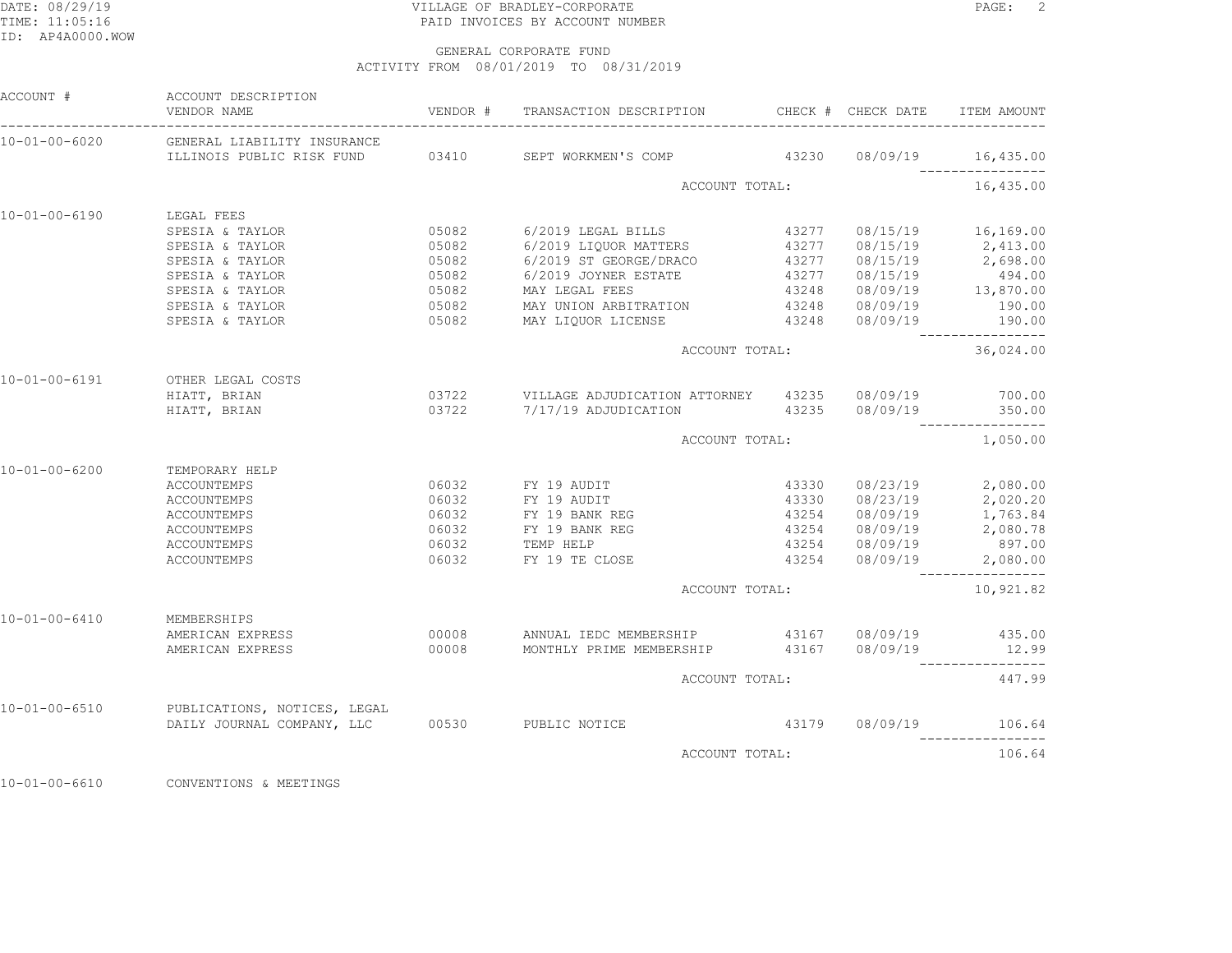## DATE: 08/29/19 PAGE: 3 PAGE: 3 TIME: 11:05:16 PAID INVOICES BY ACCOUNT NUMBER

#### GENERAL CORPORATE FUNDACTIVITY FROM 08/01/2019 TO 08/31/2019

| ACCOUNT #             | ACCOUNT DESCRIPTION<br>VENDOR NAME                                 | VENDOR # |                                                                                                                                                    |       |                | ITEM AMOUNT                                         |
|-----------------------|--------------------------------------------------------------------|----------|----------------------------------------------------------------------------------------------------------------------------------------------------|-------|----------------|-----------------------------------------------------|
| $10 - 01 - 00 - 6610$ | CONVENTIONS & MEETINGS<br>AMERICAN EXPRESS                         | 00008    | IEDC FINANCE MEETING                                                                                                                               |       | 43167 08/09/19 | 595.00                                              |
|                       | AMERICAN EXPRESS                                                   | 00008    | CLERK ACEDEMY REG. RICHERT 43167 08/09/19 450.00<br>CLERK ACEDEMI NEG.<br>WOJNAROWSKI IML 2019 43191 $08/09/19$<br>-------- PICHERT 43192 08/09/19 |       |                |                                                     |
|                       | ILLINOIS MUNICIPAL LEAGUE 01070<br>ILLINOIS MUNICIPAL LEAGUE 01070 |          |                                                                                                                                                    |       | 43191 08/09/19 | 310.00                                              |
|                       |                                                                    |          | IML REGISTRATION RICHERT                                                                                                                           |       |                | 310.00                                              |
|                       | ILLINOIS MUNICIPAL LEAGUE                                          | 01070    | IML REGISTRATION REDMOND 43193 08/09/19 310.00                                                                                                     |       |                | -----------------                                   |
|                       |                                                                    |          | ACCOUNT TOTAL:                                                                                                                                     |       |                | 1,975.00                                            |
| $10 - 01 - 00 - 6613$ | COMMUNITY EVENTS                                                   |          | BBCHS FOOTBALL BOOSTERS 06086 BBCHS FOOTBALL SPONSOR 43256 08/09/19                                                                                |       |                | 300.00                                              |
|                       |                                                                    |          |                                                                                                                                                    |       |                |                                                     |
|                       |                                                                    |          | ACCOUNT TOTAL:                                                                                                                                     |       |                | 300.00                                              |
| $10 - 01 - 00 - 8950$ | AMENITITES FOR THE SICK<br>FLOWER SHOPPE, INC                      |          | 06022 PLANT SANDRA CREMER 43253 08/09/19                                                                                                           |       |                | 46.95                                               |
|                       |                                                                    |          |                                                                                                                                                    |       |                | 46.95                                               |
|                       |                                                                    |          | ACCOUNT TOTAL:                                                                                                                                     |       |                |                                                     |
| $10 - 02 - 00 - 6046$ | DENTAL INSURANCE                                                   |          |                                                                                                                                                    |       |                |                                                     |
|                       | BLUE CROSS BLUE SHIELD                                             |          | 00310 8/2019 DENTAL INS EMPLOYEES 43175 08/09/19 6,442.74                                                                                          |       |                |                                                     |
|                       | BLUE CROSS BLUE SHIELD 00310 CREDIT 7/2019                         |          |                                                                                                                                                    |       |                | $43175$ $08/09/19$ -80.09                           |
|                       |                                                                    |          | ACCOUNT TOTAL:                                                                                                                                     |       |                | 6,362.65                                            |
| 10-02-00-6047         | LIFE & DISABILITY INSURANCE                                        |          |                                                                                                                                                    |       |                |                                                     |
|                       | DEARBORN NATIONAL                                                  |          | 03135 LIFE INS EMPLOYEE 9/2019 43312 08/23/19 1,288.63                                                                                             |       |                |                                                     |
|                       | DEARBORN NATIONAL                                                  |          | 03135 LIFE INS ADJUSTMENT 43312                                                                                                                    |       |                | 08/23/19 -102.20                                    |
|                       |                                                                    |          | ACCOUNT TOTAL:                                                                                                                                     |       |                | 1,186.43                                            |
| $10 - 02 - 00 - 6050$ | MEDICAL INSURANCE-VILLAGE                                          |          |                                                                                                                                                    |       |                |                                                     |
|                       |                                                                    |          | BLUE CROSS BLUE SHIELD 00310 8/2019 HEALTH INS EMPLOYEES 43175 08/09/19 128,901.98                                                                 |       |                |                                                     |
|                       | BLUE CROSS BLUE SHIELD                                             |          | 00310 CREDIT 7/2019                                                                                                                                |       |                | $43175$ $08/09/19$ $-1,548.22$<br>----------------- |
|                       |                                                                    |          | ACCOUNT TOTAL:                                                                                                                                     |       |                | 127, 353.76                                         |
| $10 - 02 - 00 - 6055$ | OPTIONAL INSURANCE PREMIUMS                                        |          |                                                                                                                                                    |       |                |                                                     |
|                       | NCPERS GROUP LIFE INS.                                             |          | 01472 9/2019 OPT INS                                                                                                                               |       |                | $43302$ $08/23/19$ $192.00$                         |
|                       | AMERICAN HERITAGE LIFE INS CO                                      | 00083    | OPT INS 7/2019 EMPLOYEE                                                                                                                            |       | 43169 08/09/19 | 273.27                                              |
|                       | NCPERS GROUP LIFE INS.                                             | 01472    | 8/2019 OPT INS                                                                                                                                     | 43211 | 08/09/19       | 192.00                                              |
|                       |                                                                    |          | ACCOUNT TOTAL:                                                                                                                                     |       |                | 657.27                                              |
|                       |                                                                    |          |                                                                                                                                                    |       |                |                                                     |

10-02-00-6056 EMPLOYEE DEDUCTIBLE REIMB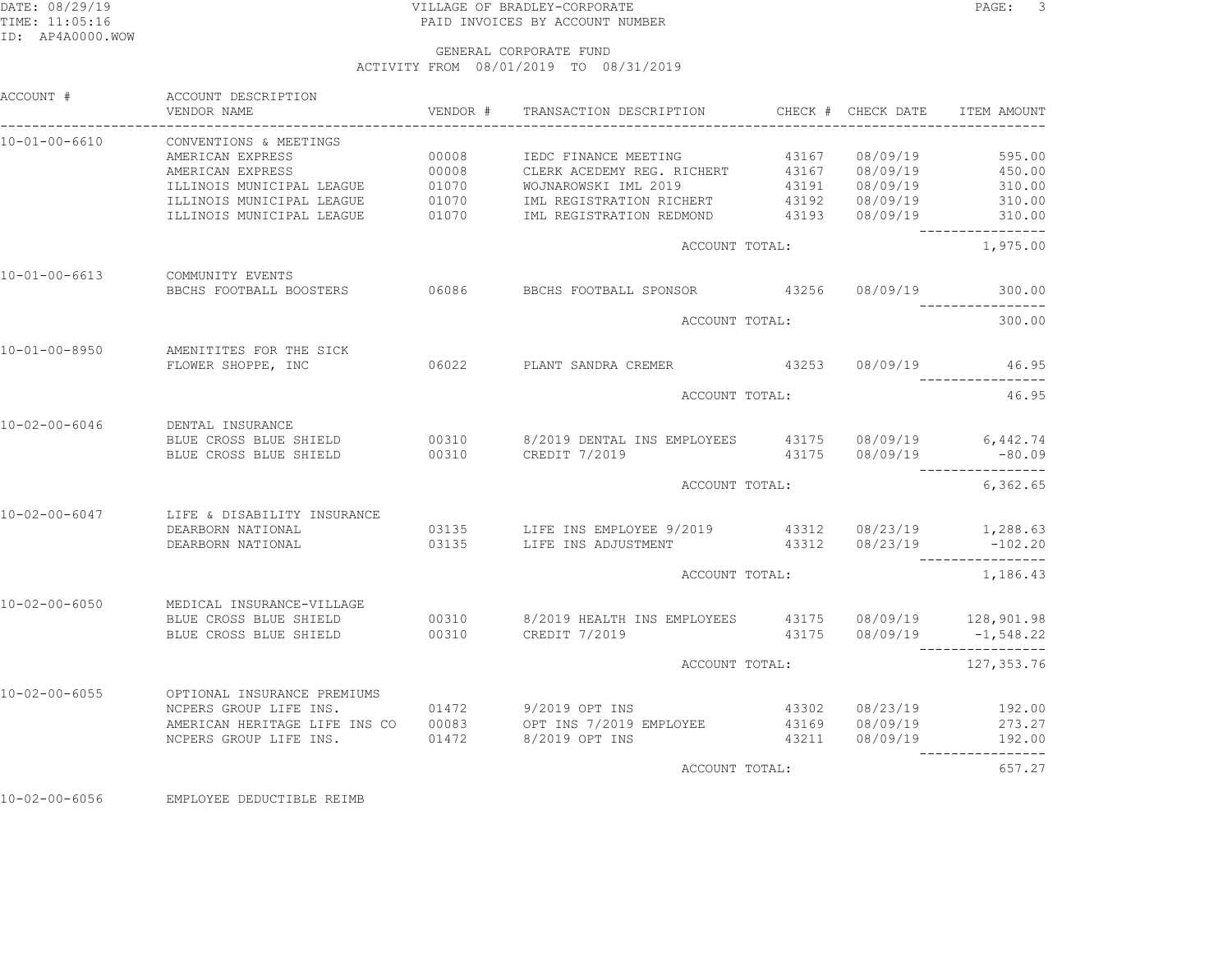## DATE: 08/29/19 PAGE: 4 TIME: 11:05:16 PAID INVOICES BY ACCOUNT NUMBER

### GENERAL CORPORATE FUNDACTIVITY FROM 08/01/2019 TO 08/31/2019

| ACCOUNT #                                                                                                                                                                                                                          | ACCOUNT DESCRIPTION<br>VENDOR NAME                                    | VENDOR # TRANSACTION DESCRIPTION CHECK # CHECK DATE                                                                                                                                               |                |                       | ITEM AMOUNT      |
|------------------------------------------------------------------------------------------------------------------------------------------------------------------------------------------------------------------------------------|-----------------------------------------------------------------------|---------------------------------------------------------------------------------------------------------------------------------------------------------------------------------------------------|----------------|-----------------------|------------------|
| 10-02-00-6056                                                                                                                                                                                                                      | EMPLOYEE DEDUCTIBLE REIMB                                             |                                                                                                                                                                                                   |                |                       |                  |
|                                                                                                                                                                                                                                    |                                                                       |                                                                                                                                                                                                   |                |                       |                  |
|                                                                                                                                                                                                                                    |                                                                       |                                                                                                                                                                                                   |                |                       |                  |
|                                                                                                                                                                                                                                    |                                                                       |                                                                                                                                                                                                   |                |                       |                  |
|                                                                                                                                                                                                                                    |                                                                       |                                                                                                                                                                                                   |                |                       |                  |
|                                                                                                                                                                                                                                    |                                                                       |                                                                                                                                                                                                   |                |                       |                  |
|                                                                                                                                                                                                                                    |                                                                       |                                                                                                                                                                                                   |                |                       |                  |
|                                                                                                                                                                                                                                    |                                                                       |                                                                                                                                                                                                   |                |                       |                  |
|                                                                                                                                                                                                                                    |                                                                       |                                                                                                                                                                                                   |                |                       |                  |
|                                                                                                                                                                                                                                    |                                                                       |                                                                                                                                                                                                   |                |                       |                  |
|                                                                                                                                                                                                                                    |                                                                       |                                                                                                                                                                                                   |                |                       |                  |
|                                                                                                                                                                                                                                    |                                                                       |                                                                                                                                                                                                   |                |                       |                  |
|                                                                                                                                                                                                                                    |                                                                       |                                                                                                                                                                                                   |                |                       |                  |
|                                                                                                                                                                                                                                    |                                                                       |                                                                                                                                                                                                   |                |                       |                  |
|                                                                                                                                                                                                                                    |                                                                       |                                                                                                                                                                                                   |                |                       |                  |
|                                                                                                                                                                                                                                    |                                                                       |                                                                                                                                                                                                   |                |                       |                  |
|                                                                                                                                                                                                                                    |                                                                       |                                                                                                                                                                                                   |                |                       |                  |
|                                                                                                                                                                                                                                    |                                                                       |                                                                                                                                                                                                   |                |                       |                  |
|                                                                                                                                                                                                                                    |                                                                       |                                                                                                                                                                                                   |                |                       |                  |
|                                                                                                                                                                                                                                    |                                                                       |                                                                                                                                                                                                   |                |                       |                  |
| CONSTRONG CONTINUE RETRING (1116 SEINE KYLE BUENTE 41297 08/22/19 152.54<br>EMPIOYER RETRING (10169 SEINE TAIDEN KLINE 2022719 17.625.18<br>2023, DAMIELLE CONTINUE (10169 SEINE DAIDEN KCLINE 41226 08/15/19 205.57<br>2023, DAMI |                                                                       |                                                                                                                                                                                                   |                |                       |                  |
|                                                                                                                                                                                                                                    |                                                                       |                                                                                                                                                                                                   |                |                       | ---------------- |
|                                                                                                                                                                                                                                    |                                                                       |                                                                                                                                                                                                   | ACCOUNT TOTAL: |                       | 14,682.58        |
|                                                                                                                                                                                                                                    | 10-16-01-5109 TELEPHONE-MOBILE<br>VERIZON WIRELESS                    |                                                                                                                                                                                                   |                |                       | 908.87           |
|                                                                                                                                                                                                                                    |                                                                       | 00116 ADMIN'S CELL 7/20-8/19/19 43171 08/09/19 908.8                                                                                                                                              |                |                       |                  |
|                                                                                                                                                                                                                                    |                                                                       | ACCOUNT TOTAL:                                                                                                                                                                                    |                |                       | 908.87           |
| 10-20-00-6410 MEMBERSHIPS                                                                                                                                                                                                          |                                                                       | MUNICIPAL CLERKS OF ILLINOIS 01329 MEMBERSHIP JULIE TAMBLING 43206 08/09/19                                                                                                                       |                |                       | 65.00            |
|                                                                                                                                                                                                                                    |                                                                       | ACCOUNT TOTAL:                                                                                                                                                                                    |                |                       | 65.00            |
|                                                                                                                                                                                                                                    |                                                                       |                                                                                                                                                                                                   |                |                       |                  |
| $10 - 45 - 00 - 4230$                                                                                                                                                                                                              | LIVESCAN FINGERPRINT FEE<br>ILLINOIS STATE POLICE 01072 APPLICANT FEE |                                                                                                                                                                                                   |                | 43295 08/23/19 141.25 |                  |
|                                                                                                                                                                                                                                    |                                                                       | ACCOUNT TOTAL:                                                                                                                                                                                    |                |                       | 141.25           |
|                                                                                                                                                                                                                                    |                                                                       |                                                                                                                                                                                                   |                |                       |                  |
|                                                                                                                                                                                                                                    | 10-45-00-5109 TELEPHONE-MOBILE<br>VERIZON WIRELESS                    |                                                                                                                                                                                                   |                |                       |                  |
|                                                                                                                                                                                                                                    | VERIZON WIRELESS                                                      | 00116 PD AIR CARDS 7/20-8/19/19               43171       08/09/19            1,701.78<br>00116                PD CELLS 7/20-8/19/19                   43171      08/09/19                 540.08 |                |                       |                  |
|                                                                                                                                                                                                                                    |                                                                       | ACCOUNT TOTAL:                                                                                                                                                                                    |                |                       | 2,241.86         |

10-45-00-5110 TELEPHONE-OFFICE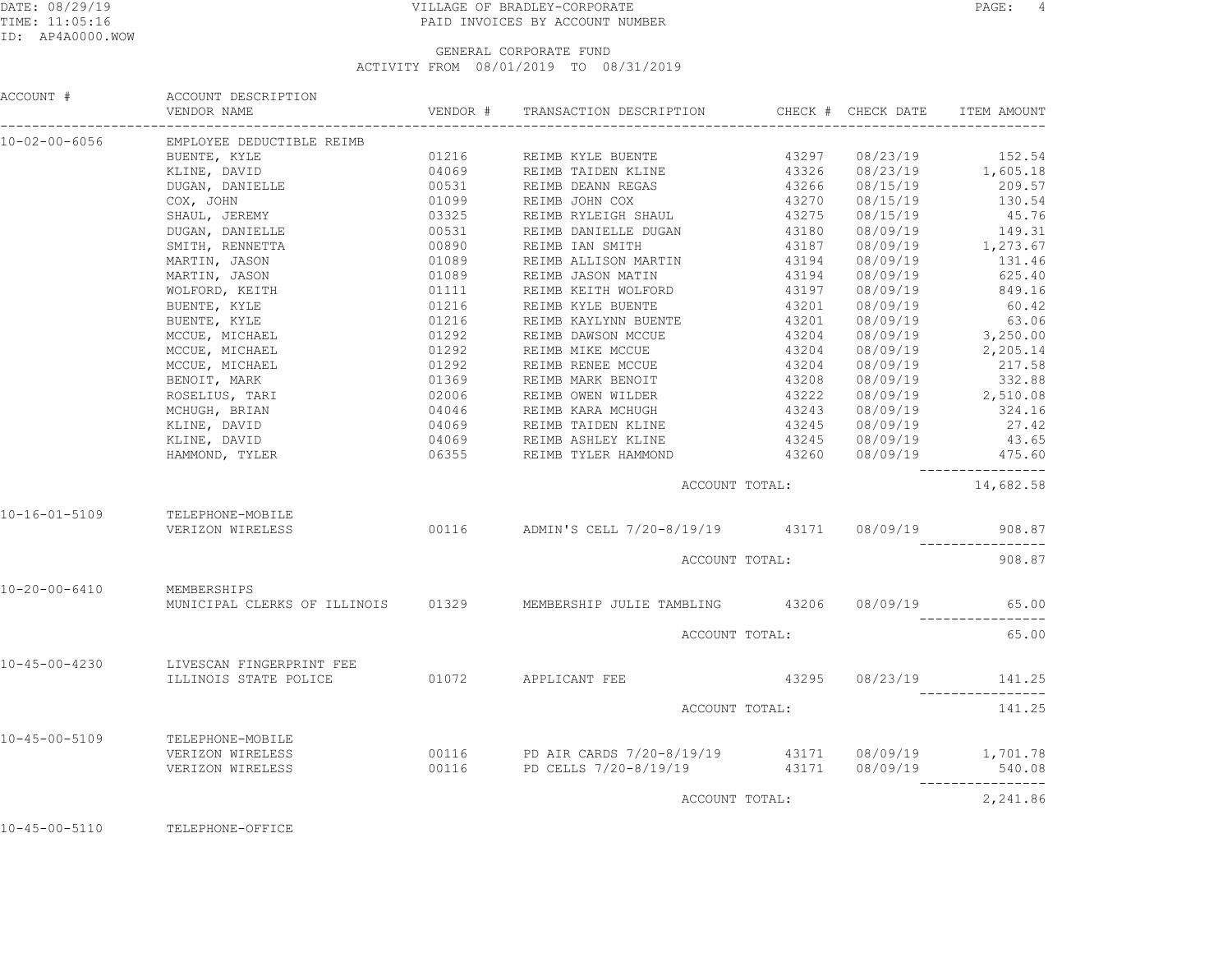## DATE: 08/29/19 PAGE: 5 PRODUCT CORPORATE PAGE: 5 PRODUCT CORPORATE TIME: 11:05:16 PAID INVOICES BY ACCOUNT NUMBER

 GENERAL CORPORATE FUNDACTIVITY FROM 08/01/2019 TO 08/31/2019

| ACCOUNT #                      | ACCOUNT DESCRIPTION<br>VENDOR NAME                                                                                                                                                                                                                      |                                                                               | VENDOR # TRANSACTION DESCRIPTION                                                                                                                                                                                                                                                                                                                                            | CHECK # CHECK DATE                                                                                                                                  | ITEM AMOUNT                                                           |
|--------------------------------|---------------------------------------------------------------------------------------------------------------------------------------------------------------------------------------------------------------------------------------------------------|-------------------------------------------------------------------------------|-----------------------------------------------------------------------------------------------------------------------------------------------------------------------------------------------------------------------------------------------------------------------------------------------------------------------------------------------------------------------------|-----------------------------------------------------------------------------------------------------------------------------------------------------|-----------------------------------------------------------------------|
| 10-45-00-5110                  | TELEPHONE-OFFICE<br>AT&T/DEPT PHONES<br>AT&T                                                                                                                                                                                                            |                                                                               | $00115$ 815-933-3392 7/25-8/24/19 43170 08/09/19 294.00<br>05071 POLICE 50%                                                                                                                                                                                                                                                                                                 | 43247 08/09/19 380.75                                                                                                                               |                                                                       |
|                                |                                                                                                                                                                                                                                                         |                                                                               | ACCOUNT TOTAL:                                                                                                                                                                                                                                                                                                                                                              |                                                                                                                                                     | ________________<br>674.75                                            |
| 10-45-00-5112                  | LEAD COMMUNICATIONS                                                                                                                                                                                                                                     |                                                                               | TECHOLOGY MANAGEMENT REV FUND 00929 LEADS FEES, JUNE 2019 43188 08/09/19                                                                                                                                                                                                                                                                                                    |                                                                                                                                                     | 523.56<br>________________                                            |
|                                |                                                                                                                                                                                                                                                         |                                                                               | ACCOUNT TOTAL:                                                                                                                                                                                                                                                                                                                                                              |                                                                                                                                                     | 523.56                                                                |
| 10-45-00-5210<br>10-45-00-5220 | VEHICLE REPAIR & MAINTENANCE<br>HOVE NISSAN, INC<br>HOVE NISSAN, INC<br>HOVE NISSAN, INC<br>HOVE NISSAN, INC<br>TIRE TRACKS<br>TAYLOR FORD OF MANTENO<br>HOVE NISSAN, INC<br>HOVE NISSAN, INC<br>HOVE NISSAN, INC<br>VEHICLE FUEL, GAS, OIL<br>WEX BANK | 00873<br>00873<br>00873<br>00873<br>01812<br>06166<br>00873<br>00873<br>00873 | INSPECTION OF SEIZED VEHICLE 43292 08/23/19<br>UNIT 282 STARTER REPLACEMENT 43292 08/23/19<br>UNIT 220 POWER STEERING PUMP<br>UNIT 218 AIR CONDITIONING<br>UNIT 221 TIRES<br>UNIT 200 PUMP ASSEMBLEY<br>UNIT 206 REPLACE STARTER, TIE 43186 08/09/19 1,217.95<br><b>RODS</b><br>UNIT 200 BRAKES, OIL CHANG, 43186 08/09/19 189.35<br>ACCOUNT TOTAL:<br>04059 PD FUEL 7/2019 | 43292 08/23/19 1,705.80<br>43292 08/23/19 1,034.31<br>43309         08/23/19<br>43333         08/23/19<br>43186 08/09/19<br>43244 08/09/19 7,269.36 | 67.50<br>359.10<br>617.36<br>1,640.24<br>----------------<br>6,831.61 |
|                                | WEX BANK                                                                                                                                                                                                                                                | 04059                                                                         | <b>REBATE</b>                                                                                                                                                                                                                                                                                                                                                               | $43244$ $08/09/19$ -101.                                                                                                                            | $-101.42$                                                             |
|                                |                                                                                                                                                                                                                                                         |                                                                               | ACCOUNT TOTAL:                                                                                                                                                                                                                                                                                                                                                              |                                                                                                                                                     | 7,167.94                                                              |
| $10 - 45 - 00 - 5250$          | VEHICLE LICENSE<br>AMERICAN EXPRESS<br>AMERICAN EXPRESS                                                                                                                                                                                                 |                                                                               | 00008 REGISTRATION RENEWAL 43167 08/09/19 101.00<br>00008 ONLINE RENEWAL FEE 43167 08/09/19                                                                                                                                                                                                                                                                                 |                                                                                                                                                     | 2.37<br>----------------                                              |
|                                |                                                                                                                                                                                                                                                         |                                                                               | ACCOUNT TOTAL:                                                                                                                                                                                                                                                                                                                                                              |                                                                                                                                                     | 103.37                                                                |
| 10-45-00-5310                  | EOUIPMENT REPAIR                                                                                                                                                                                                                                        |                                                                               | MUNICIPAL ELECTRONICS, INC 03483 DEAPRTMENT RADAR CERTIFICATION 43319 08/23/19                                                                                                                                                                                                                                                                                              |                                                                                                                                                     | 570.00<br>-----------------                                           |
|                                |                                                                                                                                                                                                                                                         |                                                                               | ACCOUNT TOTAL:                                                                                                                                                                                                                                                                                                                                                              |                                                                                                                                                     | 570.00                                                                |
| $10 - 45 - 00 - 5330$          | EQUIPMENT PURCHASE<br>MOTOROLA SOLUTIONS, INC                                                                                                                                                                                                           |                                                                               | 01402 ACCESSORY KIT                                                                                                                                                                                                                                                                                                                                                         | 43301 08/23/19 331.42                                                                                                                               | --------                                                              |
|                                |                                                                                                                                                                                                                                                         |                                                                               | ACCOUNT TOTAL:                                                                                                                                                                                                                                                                                                                                                              |                                                                                                                                                     | 331.42                                                                |

10-45-00-5410 OFFICE SUPPLIES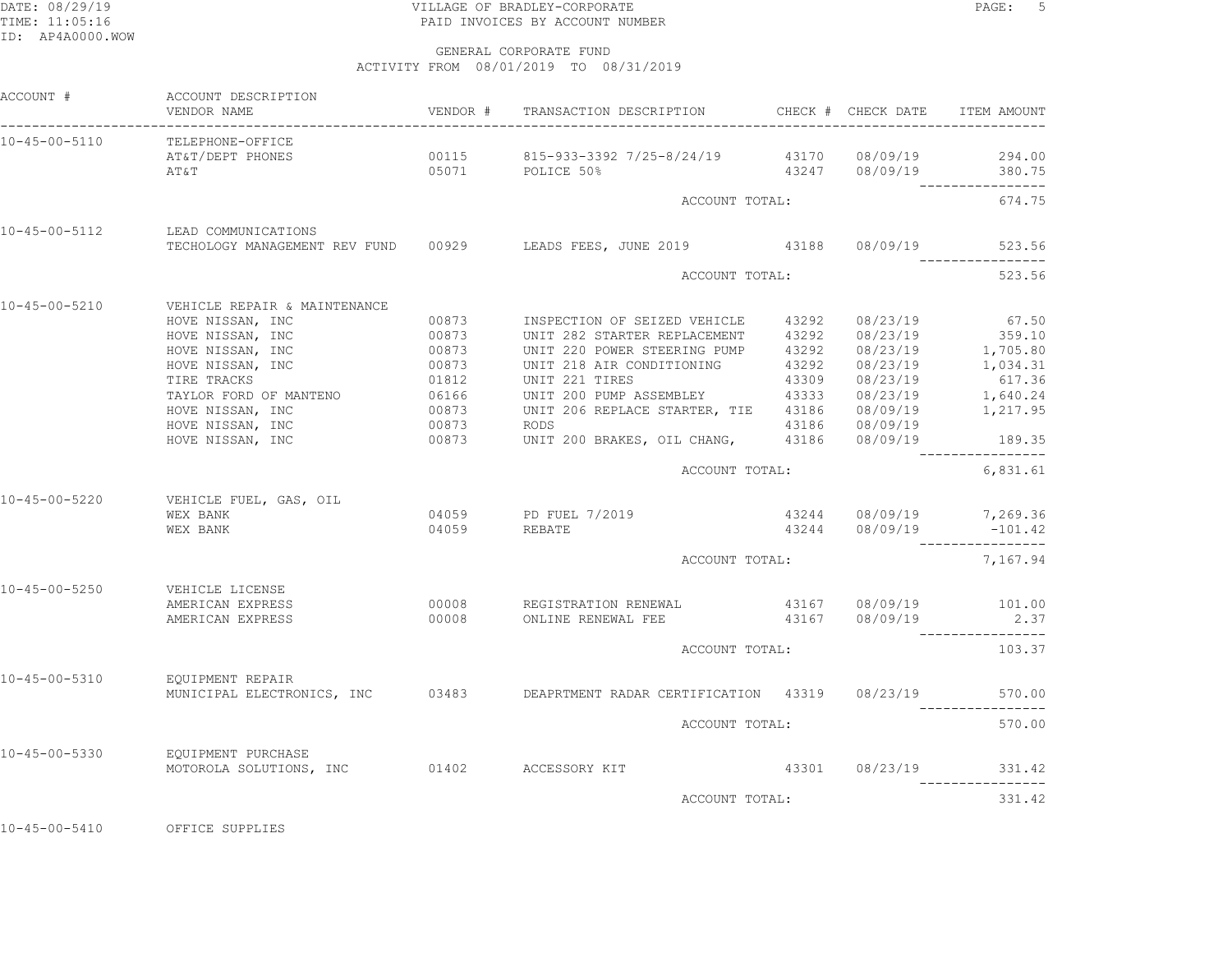## DATE: 08/29/19 VILLAGE OF BRADLEY-CORPORATE PAGE: 6TIME: 11:05:16 PAID INVOICES BY ACCOUNT NUMBER

 GENERAL CORPORATE FUNDACTIVITY FROM 08/01/2019 TO 08/31/2019

| ACCOUNT #             | ACCOUNT DESCRIPTION<br>VENDOR NAME                                               | VENDOR # | TRANSACTION DESCRIPTION                                                                                                              |  | CHECK # CHECK DATE                             | ITEM AMOUNT               |
|-----------------------|----------------------------------------------------------------------------------|----------|--------------------------------------------------------------------------------------------------------------------------------------|--|------------------------------------------------|---------------------------|
| 10-45-00-5410         | OFFICE SUPPLIES<br>LEAF<br>AMERICAN EXPRESS                                      |          | 06184 POLICE COPIER<br>00008 ASSET TAGS                                                                                              |  | 43280 08/15/19 171.95<br>43167 08/09/19 104.84 |                           |
|                       |                                                                                  |          | ACCOUNT TOTAL:                                                                                                                       |  |                                                | 276.79                    |
| 10-45-00-5411         | OFFICE EQUIPMENT PURCHASE<br>AMERICAN EXPRESS                                    |          | 00008 WHITE BOARD FOR OFFICE 43167 08/09/19 199.90                                                                                   |  |                                                |                           |
|                       |                                                                                  |          | ACCOUNT TOTAL:                                                                                                                       |  |                                                | 199.90                    |
| $10 - 45 - 00 - 5420$ | DEPARTMENT PROJECTS<br>AMERICAN EXPRESS                                          |          | 00008 CAMTASIA VIDEO SOFTWARE 43167 08/09/19                                                                                         |  |                                                | 99.50                     |
|                       |                                                                                  |          | ACCOUNT TOTAL:                                                                                                                       |  |                                                | 99.50                     |
| 10-45-00-5430         | POSTAGE<br>MCCUE, BARB<br>VILLAGE OF BRADLEY-PD                                  | 00317    | 00145 REIMB FOR POSTAGE SENT<br>POSTAGE                                                                                              |  | 43172 08/09/19 73.60<br>43176 08/09/19 118.50  |                           |
|                       |                                                                                  |          | ACCOUNT TOTAL:                                                                                                                       |  |                                                | 192.10                    |
| $10 - 45 - 00 - 5450$ | SOFTWARE PURCHASE<br>AMERICAN EXPRESS                                            |          | 00008 SNAGIT VIDEO SOFTWARE 43167 08/09/19 148.00                                                                                    |  |                                                |                           |
|                       |                                                                                  |          | ACCOUNT TOTAL:                                                                                                                       |  |                                                | 148.00                    |
| $10 - 45 - 00 - 5460$ | HARDWARE PURCHASE                                                                |          | ADVANCED COMPUTER SPECIALISTS  06181  8GB DDR SODIMM MEMORY  43334  08/23/19  119.98                                                 |  |                                                |                           |
|                       |                                                                                  |          | ACCOUNT TOTAL:                                                                                                                       |  |                                                | 119.98                    |
| 10-45-00-5890         | GENERAL SUPPLIES<br>TYLER CONNECT 2019, INC<br>VILLAGE OF BRADLEY-PD<br>ONE STEP | 04093    | 06125 36 ROLLS OF PAPER FOR ZEBRA 43332 08/23/19 214.00<br>00317 DEPARTMENT SUPPLIES<br>500 ADJUDICATION LABELS 43246 08/09/19 68.79 |  | 43176 08/09/19                                 | 69.40<br>---------------- |
|                       |                                                                                  |          | ACCOUNT TOTAL:                                                                                                                       |  |                                                | 352.19                    |
| 10-45-00-6056         | MEDICAL PAYMENTS                                                                 |          | PHYSICIANS IMMEDIATE CARE 694045 CROSSING GUARD EXAM 43325 08/23/19 116.00                                                           |  |                                                |                           |
|                       |                                                                                  |          | ACCOUNT TOTAL:                                                                                                                       |  |                                                | 116.00                    |
|                       |                                                                                  |          |                                                                                                                                      |  |                                                |                           |

10-45-00-6410 MEMBERSHIPS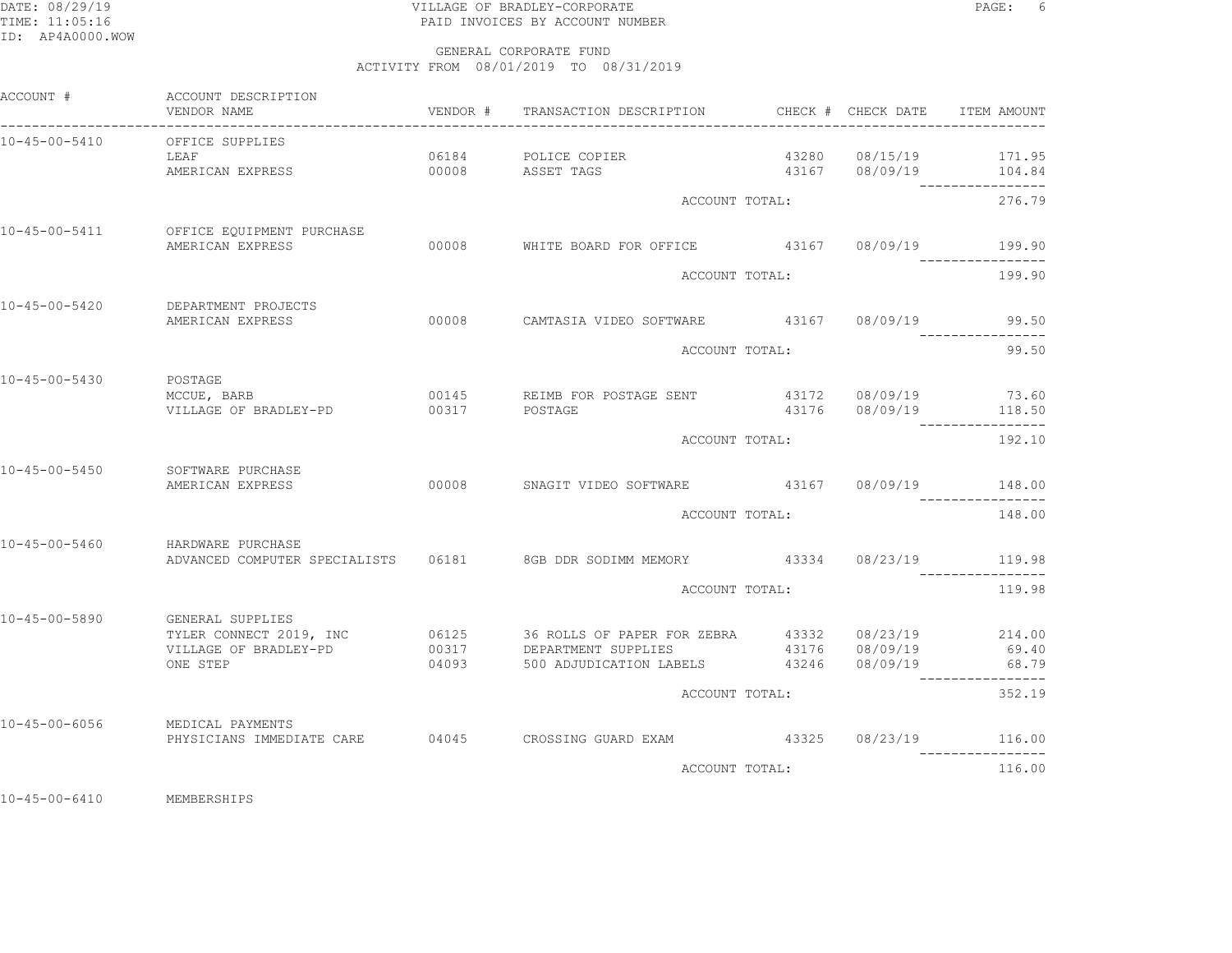## DATE: 08/29/19 PAGE: 7 TIME: 11:05:16 PAID INVOICES BY ACCOUNT NUMBER

GENERAL CORPORATE FUND

ACTIVITY FROM 08/01/2019 TO 08/31/2019

| ACCOUNT #             | ACCOUNT DESCRIPTION                                  |                         | VENDOR # TRANSACTION DESCRIPTION CHECK # CHECK DATE ITEM AMOUNT                                                                                                    |       |                         |                                      |
|-----------------------|------------------------------------------------------|-------------------------|--------------------------------------------------------------------------------------------------------------------------------------------------------------------|-------|-------------------------|--------------------------------------|
| 10-45-00-6410         | MEMBERSHIPS                                          |                         |                                                                                                                                                                    |       |                         |                                      |
|                       |                                                      |                         | AMERICAN EXPRESS 600008 600008 69 TRAINING TRACKING 43167 08/09/19 100.00                                                                                          |       |                         |                                      |
|                       |                                                      |                         | ACCOUNT TOTAL:                                                                                                                                                     |       |                         | 100.00                               |
| 10-45-00-7210         | TRAINING & REGISTRATION                              |                         |                                                                                                                                                                    |       |                         |                                      |
|                       | AMERICAN EXPRESS                                     |                         |                                                                                                                                                                    |       |                         |                                      |
|                       | AMERICAN EXPRESS                                     |                         |                                                                                                                                                                    |       |                         |                                      |
|                       | VILLAGE OF BRADLEY-PD 00317                          |                         | TRAINING                                                                                                                                                           |       | 43176 08/09/19          | 80.00                                |
|                       |                                                      |                         | ACCOUNT TOTAL:                                                                                                                                                     |       |                         | 680.00                               |
| $10 - 45 - 00 - 7340$ | OTHER FEES & SERVICES                                |                         |                                                                                                                                                                    |       |                         |                                      |
|                       | PSAP                                                 |                         | 06183 DRAFT REPORT PMT                                                                                                                                             |       | 43335 08/23/19 7,400.00 |                                      |
|                       | COMCAST                                              | 01808                   |                                                                                                                                                                    |       |                         |                                      |
|                       | KANKAKEE COUNTY 01148                                |                         | PD CABLE<br>PD CABLE 1.18<br>BOOKING 75 INMATES, JULY 2019 43198 08/09/19 1,500.00                                                                                 |       |                         |                                      |
|                       |                                                      |                         | ACCOUNT TOTAL:                                                                                                                                                     |       |                         | 8,904.18                             |
| 10-45-00-8901         | NATIONAL NIGHT OUT EXPENDITURE                       |                         |                                                                                                                                                                    |       |                         |                                      |
|                       | SOMMER, ANGELA                                       |                         |                                                                                                                                                                    |       | 08/15/19                | 37.51                                |
|                       | LEE'S RENTALS                                        |                         |                                                                                                                                                                    |       | 08/15/19                | 160.00                               |
|                       | MCDONALD'S                                           | 06358                   | NNO JESSIE WHITE TUMBLERS                                                                                                                                          | 43281 | 08/15/19                | 300.00                               |
|                       | PREMIUM SPECIALTIES                                  | 01586<br>03080<br>03173 | NNO 02019 EVENT T-SHIRTS 43158<br>2019 EVENT T-SHIRTS 43158                                                                                                        |       |                         | 08/05/19 3,000.00<br>08/05/19 850.00 |
|                       | EMLING CANVAS PRODUCTS<br>JERRY DOWNS                |                         |                                                                                                                                                                    |       |                         |                                      |
|                       | JERRY DOWNS                                          |                         | SILHOUETTES BAND FOR NNO 2019 43160                                                                                                                                |       |                         | 08/05/19 1,500.00                    |
|                       | ALPHA BAKING COMPANY, INC 03664<br>SCOTT MAREK 05152 |                         | HOTDOG BUNS NNO 2019                                                                                                                                               | 43161 | 08/05/19<br>08/05/19    | 403.00                               |
|                       |                                                      |                         | SCOTT MAREK BAND FOR NNO 2019 43162                                                                                                                                |       |                         | 800.00                               |
|                       | JOHNNY ROCKETS FIREWORKS 05165                       |                         | NNO 2019 FIREWORKS DISPLAY 43163                                                                                                                                   |       |                         | $08/05/19$ 4,000.00                  |
|                       | LEE'S RENTALS                                        | 06088                   | EQUIPMENT RENTAL FOR NNO 2019  43164  08/05/19  835.00<br>COSMIC REWIND BAND FOR NNO  43165  08/05/19  300.00                                                      |       |                         |                                      |
|                       | GRUDER, JOHN                                         | 06202                   |                                                                                                                                                                    |       |                         | ----------------                     |
|                       |                                                      |                         | ACCOUNT TOTAL:                                                                                                                                                     |       |                         | 12,185.51                            |
| $10 - 45 - 00 - 8993$ | COMMUNITY PROJECTS                                   |                         |                                                                                                                                                                    |       |                         |                                      |
|                       | PREMIUM SPECIALTIES                                  |                         | 01586 CHIEF JOHNSTON'S RETIREMENT 43303 08/23/19                                                                                                                   |       |                         | 59.00<br>----------------            |
|                       |                                                      |                         | ACCOUNT TOTAL:                                                                                                                                                     |       |                         | 59.00                                |
| 10-45-45-5897         | ANIMAL CONTROL EXPENSES                              |                         |                                                                                                                                                                    |       |                         |                                      |
|                       |                                                      |                         | KANKAKEE COUNTY ANIMAL CONTROL 01094 ANIMAL CONTROL FOR 7/2019 43296 08/23/19<br>KANKAKEE COUNTY ANIMAL CONTROL 01094 MARCH ANIMAL CONTROL SERVICES 43196 08/09/19 |       |                         | 80.00                                |
|                       |                                                      |                         |                                                                                                                                                                    |       |                         | 635.00                               |
|                       | KANKAKEE COUNTY ANIMAL CONTROL                       | 01094                   | APRIL ANIMAL CONTROL SERVICES                                                                                                                                      | 43196 | 08/09/19                | 310.00                               |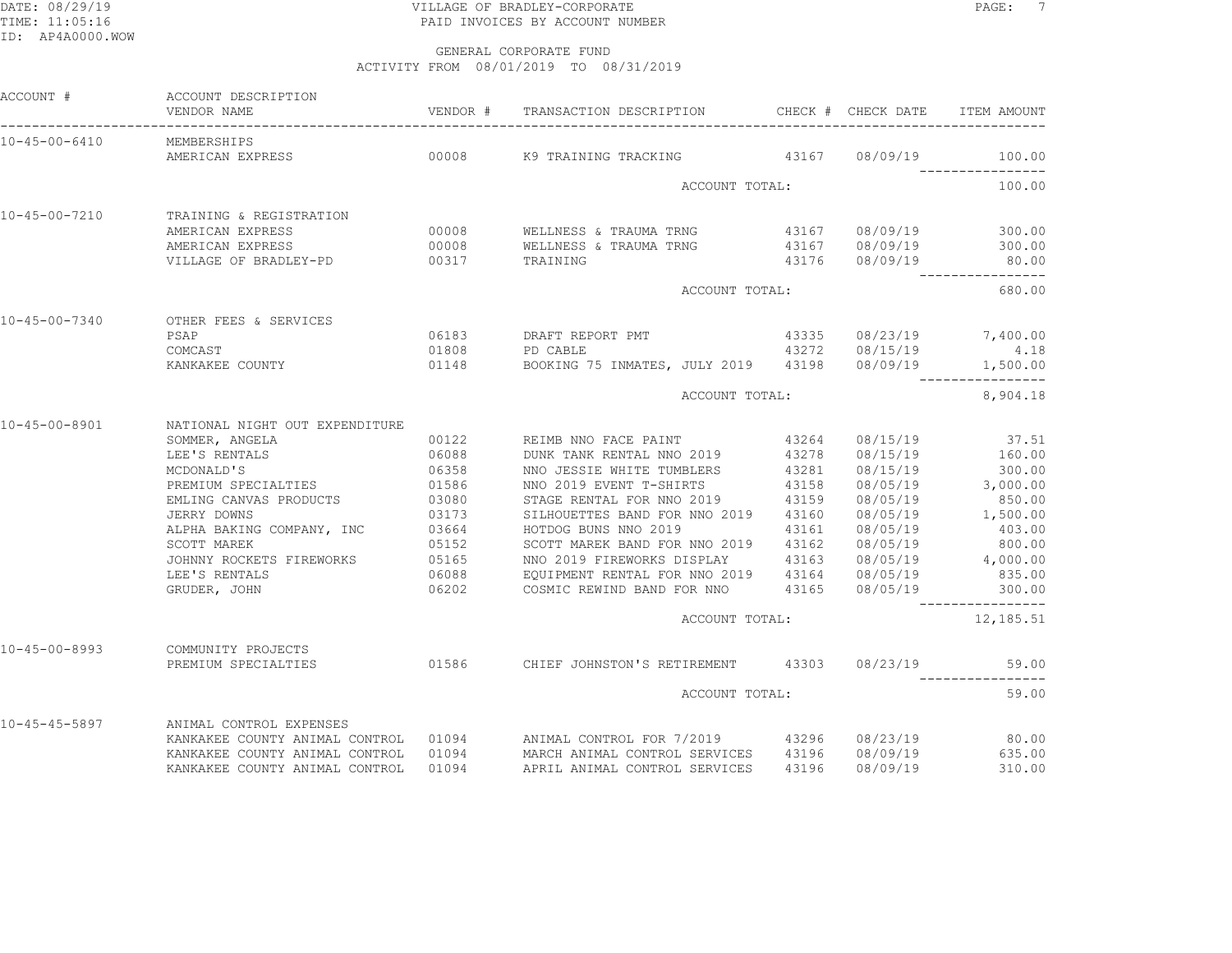## DATE: 08/29/19 VILLAGE OF BRADLEY-CORPORATE PAGE: 8TIME: 11:05:16 PAID INVOICES BY ACCOUNT NUMBER

| ACCOUNT #             | ACCOUNT DESCRIPTION<br>VENDOR NAME                                                                                                                                                                   | VENDOR # |                                                                                                         |                                                  | ITEM AMOUNT                  |
|-----------------------|------------------------------------------------------------------------------------------------------------------------------------------------------------------------------------------------------|----------|---------------------------------------------------------------------------------------------------------|--------------------------------------------------|------------------------------|
| $10 - 45 - 45 - 5897$ | ANIMAL CONTROL EXPENSES<br>KANKAKEE COUNTY ANIMAL CONTROL 01094 MAY 2019 ANIMAL CONTROL 43196 08/09/19 425.00<br>KANKAKEE COUNTY ANIMAL CONTROL 01094 JUNE 2019 ANIMAL CONTROL 43196 08/09/19 510.00 |          |                                                                                                         |                                                  |                              |
|                       |                                                                                                                                                                                                      |          | ACCOUNT TOTAL:                                                                                          |                                                  | ----------------<br>1,960.00 |
| 10-48-00-6410         | MEMBERSHIPS<br>ILEAS                                                                                                                                                                                 |          | 03241 2019 MEMEBERSHIP                                                                                  | 43226 08/09/19 120.00                            | ____________                 |
|                       |                                                                                                                                                                                                      |          | ACCOUNT TOTAL:                                                                                          |                                                  | 120.00                       |
| $10 - 50 - 00 - 4291$ | AMBULANCE SERVICE<br>CLARISHEALTH                                                                                                                                                                    |          | 06360 REFUND OVER PAY AMBULANCE 43339 08/23/19 45.35                                                    | 43337 08/23/19<br>$43338$ $08/23/19$             | 18.32<br>637.20              |
|                       |                                                                                                                                                                                                      |          | ACCOUNT TOTAL:                                                                                          |                                                  | 700.87                       |
| $10 - 50 - 00 - 5109$ | TELEPHONE-MOBILE<br>VERIZON WIRELESS<br>VERIZON WIRELESS                                                                                                                                             |          | 00116 FIRE CELLS 7/20-8/19/19 43171 08/09/19 154.49<br>00116 FIRE AIR CARDS 7/20-8/19/19 43171 08/09/19 |                                                  | 304.22<br>----------------   |
|                       |                                                                                                                                                                                                      |          | ACCOUNT TOTAL:                                                                                          |                                                  | 458.71                       |
| $10 - 50 - 00 - 5110$ | TELEPHONE-OFFICE<br>AT&T                                                                                                                                                                             |          | 05071 FIRE 3%                                                                                           | 43247 08/09/19 22.84                             |                              |
|                       |                                                                                                                                                                                                      |          | ACCOUNT TOTAL:                                                                                          |                                                  | 22.84                        |
| $10 - 50 - 00 - 5210$ | VEHICLE REPAIR & MAINTENANCE<br>ALL POWER EOUIPMENT<br>ALL POWER EQUIPMENT 03125 CHAIN SAW REPAIR/MAINT 43224 08/09/19                                                                               |          | 03125 CHAIN SAW REPAIR/MAINT 43224 08/09/19 170.00                                                      |                                                  | 170.00<br>---------------    |
|                       |                                                                                                                                                                                                      |          | ACCOUNT TOTAL:                                                                                          | 340.00                                           |                              |
| $10 - 50 - 00 - 5220$ | VEHICLE FUEL, GAS & OIL<br>WEX BANK<br>WEX BANK                                                                                                                                                      | 04059    | 04059 FIRE FUEL 7/2019<br>REBATE                                                                        | 43244 08/09/19 1,270.33<br>43244 08/09/19 -17.72 | -----------------            |
|                       |                                                                                                                                                                                                      |          | ACCOUNT TOTAL:                                                                                          |                                                  | 1,252.61                     |
| $10 - 50 - 00 - 5310$ | EQUIPMENT REPAIR<br>ALL POWER EQUIPMENT                                                                                                                                                              | 03125    | 2 CHAINS                                                                                                | 43311 08/23/19                                   | 51.56                        |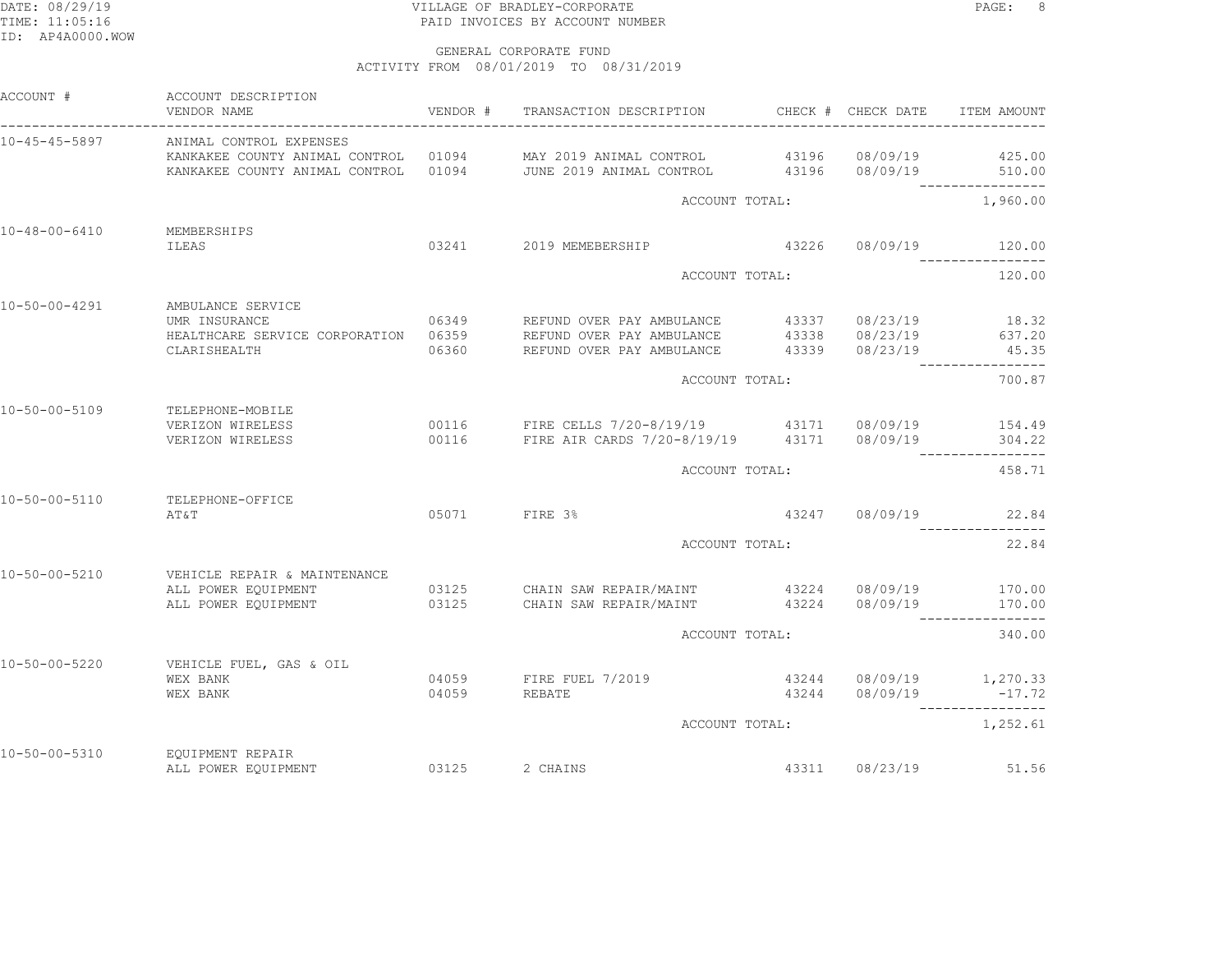## DATE: 08/29/19 PAGE: 9 PAGE: 9 TIME: 11:05:16 PAID INVOICES BY ACCOUNT NUMBER

 GENERAL CORPORATE FUNDACTIVITY FROM 08/01/2019 TO 08/31/2019

| ACCOUNT #             | ACCOUNT DESCRIPTION<br>VENDOR NAME               |                | VENDOR # TRANSACTION DESCRIPTION                                            |       | CHECK # CHECK DATE                                   | ITEM AMOUNT               |
|-----------------------|--------------------------------------------------|----------------|-----------------------------------------------------------------------------|-------|------------------------------------------------------|---------------------------|
| 10-50-00-5310         | EQUIPMENT REPAIR                                 |                |                                                                             |       |                                                      |                           |
|                       |                                                  |                | LIBERTY FIRE EQUIPMENT, INC 01269 REFILL EXTINGUSHERS 43202 08/09/19        |       |                                                      | 91.80<br>---------------- |
|                       |                                                  |                | ACCOUNT TOTAL:                                                              |       |                                                      | 143.36                    |
| $10 - 50 - 00 - 5410$ | OFFICE SUPPLIES                                  |                |                                                                             |       |                                                      |                           |
|                       | STAPLES BUSINESS ADVANTAGE 01736 DRY ERASE KIT   |                |                                                                             |       | 43306 08/23/19                                       | 21.49                     |
|                       | STAPLES BUSINESS ADVANTAGE                       |                | 01736 WHITE BOARD                                                           |       | 43306 08/23/19                                       | 96.99                     |
|                       | LEAF                                             |                | 06184 FIRE COPIER                                                           |       | 43280 08/15/19 171.95                                | ________________          |
|                       |                                                  |                | ACCOUNT TOTAL:                                                              |       |                                                      | 290.43                    |
| 10-50-00-5417         | SOFTWARE MAINTENANCE                             |                |                                                                             |       |                                                      |                           |
|                       | IAMRESPONDING.COM                                |                | 04014 RENEWAL 8/21/19-8/20/20 43241 08/09/19 735.00                         |       |                                                      |                           |
|                       |                                                  |                | ESO SOLUTIONS, INC 60085 9/1/19-8/31/19 SUPPORT 43255 08/09/19 915.00       |       |                                                      |                           |
|                       |                                                  |                | ACCOUNT TOTAL:                                                              |       |                                                      | 1,650.00                  |
| $10 - 50 - 00 - 5418$ | HARDWARE MAINTENANCE                             |                |                                                                             |       |                                                      |                           |
|                       | ADVANCED COMPUTER SPECIALISTS                    |                |                                                                             |       |                                                      |                           |
|                       | ADVANCED COMPUTER SPECIALISTS                    |                |                                                                             |       |                                                      |                           |
|                       | ADVANCED COMPUTER SPECIALISTS                    | 06181 FOR FIRE |                                                                             |       | 43258 08/09/19                                       |                           |
|                       |                                                  |                | ACCOUNT TOTAL:                                                              |       |                                                      | 805.25                    |
| $10 - 50 - 00 - 5890$ | GENERAL SUPPLIES                                 |                |                                                                             |       |                                                      |                           |
|                       | ILLINOIS TOLLWAY                                 |                | 03981 TOLLWAY TOLLS 6/10/19 43276 08/15/19                                  |       |                                                      | 62.80                     |
|                       |                                                  |                | ACCOUNT TOTAL:                                                              |       |                                                      | 62.80                     |
|                       |                                                  |                |                                                                             |       |                                                      |                           |
| $10 - 50 - 00 - 7210$ | TRAINING & REGISTRATION<br>VILLAGOMEZ, CHANTELLE | 06190          | EMT-B BACKGROUND                                                            |       | 43336 08/23/19                                       | 34.00                     |
|                       | VILLAGOMEZ, CHANTELLE 06190                      |                | REIMB EMT-B CLASS                                                           | 43336 |                                                      | 08/23/19 127.00           |
|                       | VILLAGOMEZ, CHANTELLE                            |                | REIMB PHYSICAL & LABS                                                       |       | 08/23/19                                             | 35.00                     |
|                       | VILLAGOMEZ, CHANTELLE                            | 06190<br>06190 | REIMB STATE TEST                                                            |       | 43336            08/23/19<br>43336          08/23/19 | 80.00                     |
|                       |                                                  |                | VILLAGOMEZ, CHANTELLE 606190 REIMB MEDIC BOOKS & POLO 43336 08/23/19 509.76 |       |                                                      |                           |
|                       | SALLER, JORDAN                                   | 03727          | REIMB FOR MEDIC RENEWAL                                                     |       | 43236 08/09/19                                       | 40.00                     |
|                       |                                                  |                | ACCOUNT TOTAL:                                                              |       |                                                      | 825.76                    |
| 10-50-00-7214         | TRAINING MATERIALS                               |                |                                                                             |       |                                                      |                           |
|                       | FOREMOST PROMOTIONS                              |                | 00634 PUBLIC RELATIONS SUPPLIES 43288 08/23/19 225.00                       |       |                                                      |                           |
|                       | FOREMOST PROMOTIONS                              |                | 00634 PUBLIC RELATIONS SUPPLIES 43288 08/23/19 833.47                       |       |                                                      |                           |
|                       |                                                  |                | ACCOUNT TOTAL:                                                              |       |                                                      | 1,058.47                  |

10-50-00-7320 EQUIPMENT TESTING SERVICE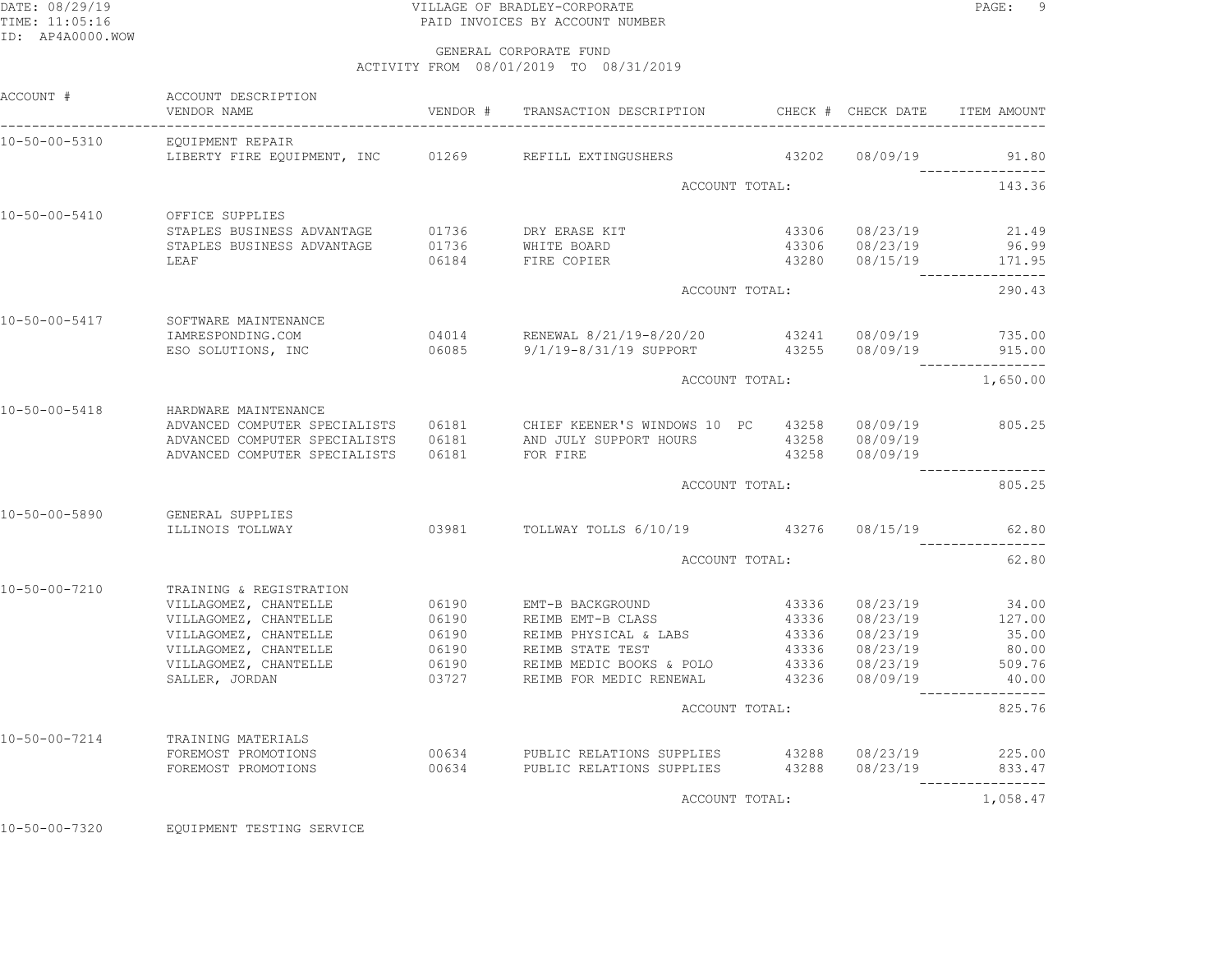## DATE: 08/29/19 PAGE: 10 TIME: 11:05:16 PAID INVOICES BY ACCOUNT NUMBER

| ACCOUNT #                   | ACCOUNT DESCRIPTION<br>VENDOR NAME                                                                              |       | VENDOR # TRANSACTION DESCRIPTION CHECK # CHECK DATE                                                                                                                                             |                |                                  | ITEM AMOUNT                                      |
|-----------------------------|-----------------------------------------------------------------------------------------------------------------|-------|-------------------------------------------------------------------------------------------------------------------------------------------------------------------------------------------------|----------------|----------------------------------|--------------------------------------------------|
| 10-50-00-7320               | EQUIPMENT TESTING SERVICE<br>AMERICAN TEST CENTER                                                               |       | 00033 TEST & INSPECTIONS ANNUAL 43168 08/09/19                                                                                                                                                  |                |                                  | 1,081.90                                         |
|                             |                                                                                                                 |       | ACCOUNT TOTAL:                                                                                                                                                                                  |                |                                  | 1,081.90                                         |
| 10-50-00-7340               | OTHER FEES & SERVICES                                                                                           |       | BOURB. FIRE PROTECTION DIST. 00212 KEENER 8/11-9/10/19 AGREEMENT 43284 08/23/19 5,535.40<br>BOURB. FIRE PROTECTION DIST. 00212 PAYMENT<br>IL FIRE CHIEFS' ASSOCIATION 01052 FIRE CHIEF ASSN 50% |                | 43284 08/23/19                   |                                                  |
|                             |                                                                                                                 |       |                                                                                                                                                                                                 |                |                                  | $43269$ $08/15/19$ 12,500.00<br>---------------- |
|                             |                                                                                                                 |       |                                                                                                                                                                                                 | ACCOUNT TOTAL: |                                  |                                                  |
| $10 - 50 - 00 - 7345$       | ANDRE MEDICAL BILLING SERVICE                                                                                   |       | ANDRES MEDICAL BILLING, LTD. 00046 COLLECTION FEE 7/2019 43282 08/23/19 1,319.29                                                                                                                |                |                                  |                                                  |
|                             |                                                                                                                 |       | ACCOUNT TOTAL:                                                                                                                                                                                  |                |                                  | 1,319.29                                         |
| 10-50-00-8990               | MISCELLANEOUS                                                                                                   |       | VIERS VENDING SERVICES, INC 03031 7/29/19 WATER & COFFEE 43223 08/09/19 73.70                                                                                                                   |                |                                  |                                                  |
|                             |                                                                                                                 |       | ACCOUNT TOTAL:                                                                                                                                                                                  |                |                                  | 73.70                                            |
| 10-50-51-8990 MISCELLANEOUS | ILL DEPT OF PUBLIC HEALTH 01032 7243-02 RENEWAL<br>ILL DEPT OF PUBLIC HEALTH 01032 7243-01 RENEWAL              |       |                                                                                                                                                                                                 |                | 43189 08/09/19<br>43190 08/09/19 | 25.00<br>25.00                                   |
|                             |                                                                                                                 |       | ACCOUNT TOTAL:                                                                                                                                                                                  |                |                                  | 50.00                                            |
| $10 - 60 - 00 - 4315$       | BULK WASTE DISPOSAL<br>REPUBLIC SERVICES                                                                        |       | 03417 BULK WASTE                                                                                                                                                                                |                | 43318  08/23/19  120.95          |                                                  |
|                             |                                                                                                                 |       | ACCOUNT TOTAL:                                                                                                                                                                                  |                |                                  | 120.95                                           |
| 10-60-00-5109               | TELEPHONE - MOBILE<br>VERIZON WIRELESS<br>VERIZON WIRELESS<br>MEMENGA, TERRY 05146 REIMB CELL<br>MEMENGA, TERRY | 05146 | REIMB CELL                                                                                                                                                                                      |                | 43250 08/09/19                   | 56.62<br>36.01<br>75.00<br>43250 08/09/19 75.00  |
|                             |                                                                                                                 |       | ACCOUNT TOTAL:                                                                                                                                                                                  |                |                                  | 242.63                                           |
| $10 - 60 - 00 - 5110$       | TELEPHONE-OFFICE<br>AT&T/DEPT PHONES                                                                            |       | 00115 815-933-3715 7/25-8/24/19 43170 08/09/19                                                                                                                                                  |                |                                  | 637.70                                           |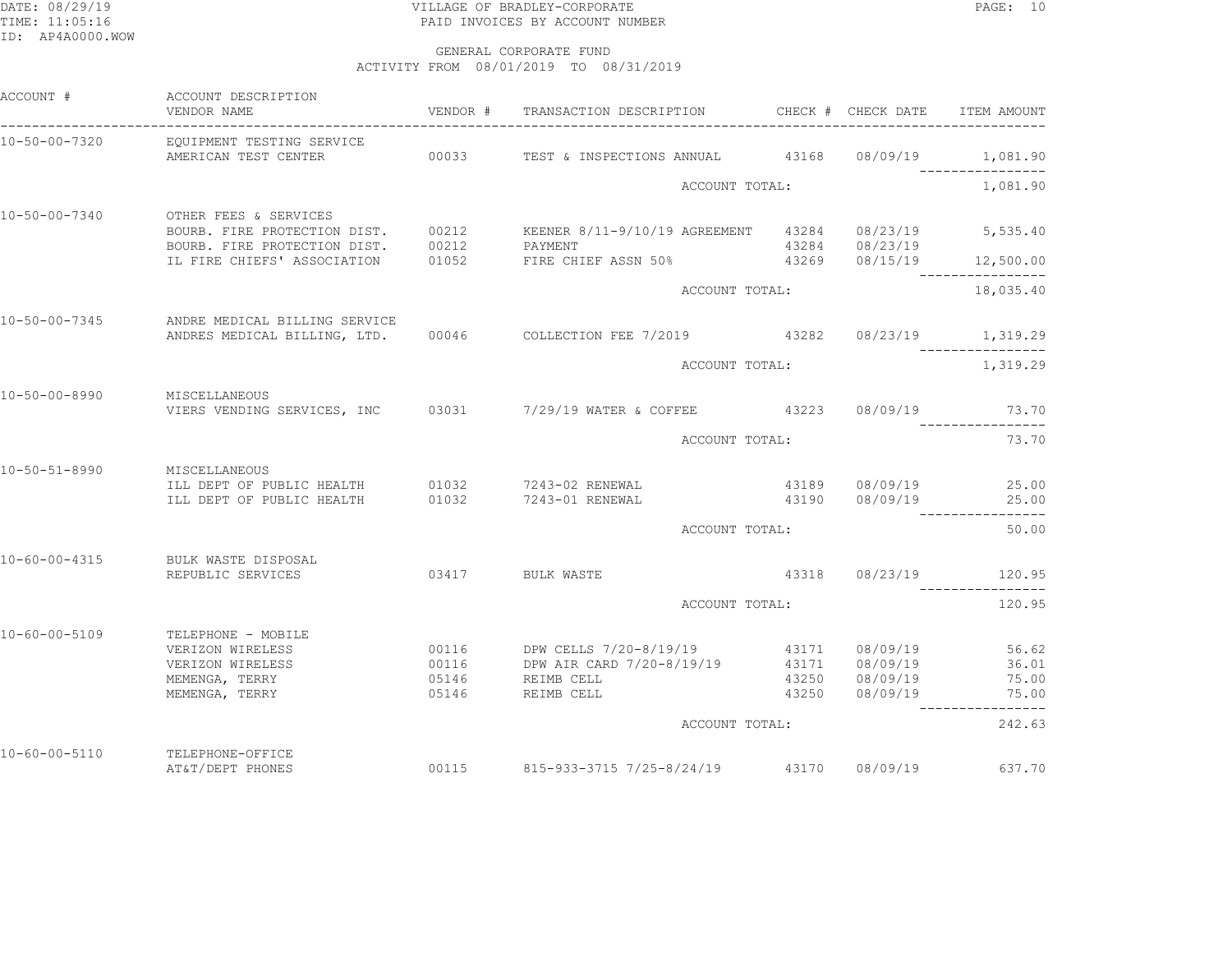## DATE: 08/29/19 VILLAGE OF BRADLEY-CORPORATE PAGE: 11TIME: 11:05:16 PAID INVOICES BY ACCOUNT NUMBER

#### GENERAL CORPORATE FUNDACTIVITY FROM 08/01/2019 TO 08/31/2019

| ACCOUNT #             | ACCOUNT DESCRIPTION<br>VENDOR NAME                 | VENDOR # | TRANSACTION DESCRIPTION                                           |                | CHECK # CHECK DATE                               | ITEM AMOUNT               |  |
|-----------------------|----------------------------------------------------|----------|-------------------------------------------------------------------|----------------|--------------------------------------------------|---------------------------|--|
| 10-60-00-5110         | TELEPHONE-OFFICE<br>AT&T                           | 05071    | PW 27%                                                            | 43247          | 08/09/19                                         | 205.60                    |  |
|                       |                                                    |          |                                                                   |                |                                                  |                           |  |
|                       |                                                    |          | ACCOUNT TOTAL:                                                    |                |                                                  | 843.30                    |  |
| $10 - 60 - 00 - 5120$ | ELECTRIC                                           |          |                                                                   |                |                                                  |                           |  |
|                       | CONSTELLATION NEWENERGY, INC                       | 03200    | 990 CHRISTINE 7/1-7/31/19 43274 08/15/19                          |                |                                                  | 43.81                     |  |
|                       | CONSTELLATION NEWENERGY, INC                       | 03200    | 835 E BROADWAY 7/9-8/7/19 43274 08/15/19                          |                |                                                  | 37.63                     |  |
|                       | CONSTELLATION NEWENERGY, INC                       | 03200    | 1373 E NORTH GAR 6/28-7/30/19                                     |                | 43225 08/09/19                                   | 30.79                     |  |
|                       | CONSTELLATION NEWENERGY, INC                       | 03200    | GOODWIN/WASHINGTON                                                |                | 43225 08/09/19                                   | 186.96                    |  |
|                       |                                                    |          | ACCOUNT TOTAL:                                                    |                |                                                  | 299.19                    |  |
| 10-60-00-5140         | WATER & SEWER                                      |          |                                                                   |                |                                                  |                           |  |
|                       |                                                    |          | AQUA OF ILLINOIS, INC. 60485 S SCHULYER 7/3-8/2/19 43265 08/15/19 |                |                                                  | 221.62                    |  |
|                       |                                                    |          |                                                                   | ACCOUNT TOTAL: |                                                  |                           |  |
| 10-60-00-5220         | VEHICLE FUEL, GAS & OIL                            |          |                                                                   |                |                                                  |                           |  |
|                       | WEX BANK                                           |          | 04059 PW FUEL 7/2019                                              |                |                                                  |                           |  |
|                       | WEX BANK                                           | 04059    | REBATE                                                            |                | 43244 08/09/19 3,790.64<br>43244 08/09/19 -52.89 |                           |  |
|                       |                                                    |          | ACCOUNT TOTAL:                                                    | 3,737.75       |                                                  |                           |  |
|                       |                                                    |          |                                                                   |                |                                                  |                           |  |
| 10-60-00-7340         | OTHER FEES & SERVICES<br>PHYSICIANS IMMEDIATE CARE |          | 04045 BRAD CURTIS VISIT                                           |                | 43325 08/23/19                                   | 43.00                     |  |
|                       | PHYSICIANS IMMEDIATE CARE                          | 04045    | DRUG SCREEN                                                       |                | 43242 08/09/19                                   | 43.00                     |  |
|                       |                                                    |          | ACCOUNT TOTAL:                                                    |                |                                                  | ----------------<br>86.00 |  |
|                       |                                                    |          |                                                                   |                |                                                  |                           |  |
| 10-60-01-5210         | VEHICLE REP & MAINTENANCE<br>PETERS, DENNIS        | 05089    | REIMB                                                             |                | 43249 08/09/19                                   | 2.73                      |  |
|                       |                                                    |          |                                                                   |                |                                                  | ------------              |  |
|                       |                                                    |          | ACCOUNT TOTAL:                                                    |                |                                                  | 2.73                      |  |
| $10 - 60 - 01 - 6410$ | MEMBERSHIPS                                        |          |                                                                   |                |                                                  |                           |  |
|                       | AMERICAN EXPRESS                                   | 00008    | PRIME MEMBERSHIP                                                  |                | 43167 08/09/19                                   | 12.99                     |  |
|                       | AMERICAN EXPRESS                                   | 00008    | CREDIT BACK                                                       |                | 43167 08/09/19                                   | $-12.99$                  |  |
|                       | AMERICAN PUBLIC WORKS ASSOC 06356                  |          | APWA MEMBERSHIP RENEWAL                                           | 43261          | 08/09/19                                         | 202.00<br>------------    |  |
|                       |                                                    |          | ACCOUNT TOTAL:                                                    |                |                                                  | 202.00                    |  |

10-60-65-5120 ELECTRIC-STREET LIGHTS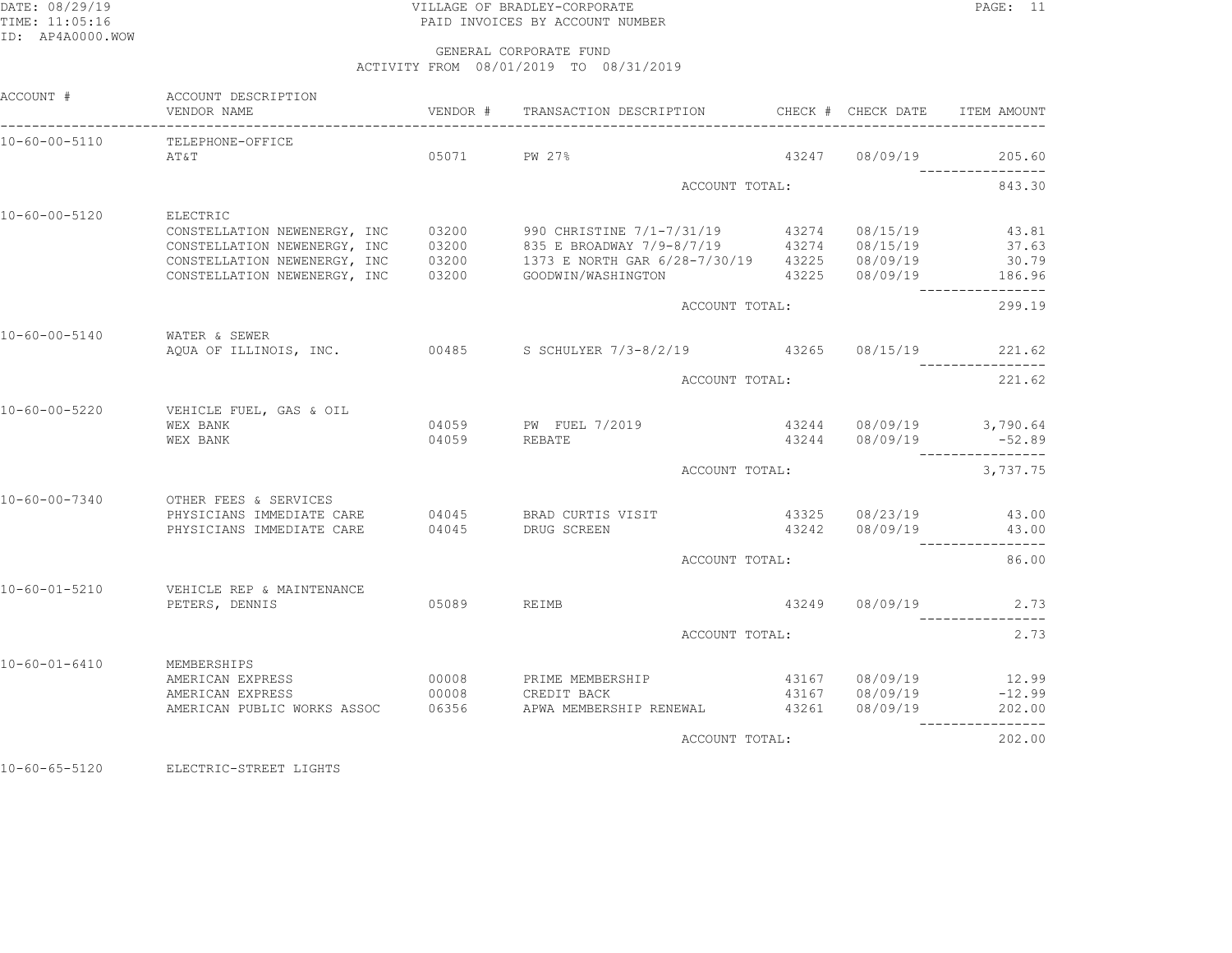## DATE: 08/29/19 PAGE: 12 TIME: 11:05:16 PAID INVOICES BY ACCOUNT NUMBER

|                       | ACCOUNT # ACCOUNT DESCRIPTION<br>VENDOR NAME                                                 |       |                                                                                                                                                                                                                                              |                |          |                                                |
|-----------------------|----------------------------------------------------------------------------------------------|-------|----------------------------------------------------------------------------------------------------------------------------------------------------------------------------------------------------------------------------------------------|----------------|----------|------------------------------------------------|
|                       | 10-60-65-5120 ELECTRIC-STREET LIGHTS                                                         |       |                                                                                                                                                                                                                                              |                |          |                                                |
|                       |                                                                                              |       | CONSTELLATION NEWENERGY, INC 03200 E DENNIS 3PN PARK 7/1-7/31/19 43274 08/15/19 182.89<br>CONSTELLATION NEWENERGY, INC 03200 1553 PRINCE VALIANT 43274 08/15/19 182.89<br>CONSTELLATION NEWENERGY, INC 03200 496 S DEARBORN 7/1-7/           |                |          |                                                |
|                       |                                                                                              |       |                                                                                                                                                                                                                                              |                |          |                                                |
|                       |                                                                                              |       |                                                                                                                                                                                                                                              |                |          |                                                |
|                       | CONSTELLATION NEWENERGY, INC                                                                 | 03200 | 0 BLAINE LITE RT/23 N 43274 08/15/19<br>M I57/RT 50 MTRD 7/3-8/2/19 43274 08/15/19                                                                                                                                                           |                |          | 853.90                                         |
|                       | CONSTELLATION NEWENERGY, INC                                                                 | 03200 |                                                                                                                                                                                                                                              |                |          | 67.84                                          |
|                       |                                                                                              |       | CONSTELLATION NEWENERGY, INC 03200 1306 1/2 LEMNA 7/3-8/2/19 43274 08/15/19<br>CONSTELLATION NEWENERGY, INC 03200 2206 SUMMERFIELD 7/3-8/2/19 43274 08/15/19                                                                                 |                |          | $08/15/19$ 1, 477.38                           |
|                       |                                                                                              |       |                                                                                                                                                                                                                                              |                |          | 38.47                                          |
|                       |                                                                                              |       |                                                                                                                                                                                                                                              |                |          |                                                |
|                       |                                                                                              |       |                                                                                                                                                                                                                                              |                |          |                                                |
|                       |                                                                                              |       |                                                                                                                                                                                                                                              |                |          |                                                |
|                       |                                                                                              |       | COMMONWEALTH EDISON 00470 0 BLAINE LITE RT/23, NORTH 43274 08/15/19 5, 483.30<br>COMMONWEALTH EDISON 00470 0 BLAINE LITE RT/23, NORTH 43177 08/09/19 5, 483.30<br>COMMONWEALTH EDISON 00470 0 BLAINE LITE RT/23, NORTH 43177 08/09           |                |          |                                                |
|                       |                                                                                              |       |                                                                                                                                                                                                                                              |                |          | ----------------                               |
|                       |                                                                                              |       |                                                                                                                                                                                                                                              |                |          | ACCOUNT TOTAL: 14,597.11                       |
|                       | 10-60-65-5311 TRAFFIC LIGHT REPAIR                                                           |       |                                                                                                                                                                                                                                              |                |          |                                                |
|                       |                                                                                              |       |                                                                                                                                                                                                                                              |                |          | 43213 08/09/19 244.13<br>43213 08/09/19 162.05 |
|                       |                                                                                              |       |                                                                                                                                                                                                                                              |                |          |                                                |
|                       |                                                                                              |       | OUTSEN ELECTRIC, INC. 01542 RT 50/NORTH ST 43213 08/09/19 128.17                                                                                                                                                                             |                |          | _________________                              |
|                       |                                                                                              |       | ACCOUNT TOTAL:                                                                                                                                                                                                                               |                |          | 534.35                                         |
| 10-60-65-5318         | STREET LIGHT REP & MAINTENANCE                                                               |       |                                                                                                                                                                                                                                              |                |          |                                                |
|                       |                                                                                              |       | CONSOLIDATED ELECTRICAL $03647$ REAPIR SUPPLIES 43321 08/23/19 44.92                                                                                                                                                                         |                |          |                                                |
|                       |                                                                                              |       |                                                                                                                                                                                                                                              |                |          |                                                |
|                       |                                                                                              |       |                                                                                                                                                                                                                                              |                |          |                                                |
|                       |                                                                                              |       |                                                                                                                                                                                                                                              |                |          |                                                |
|                       |                                                                                              |       |                                                                                                                                                                                                                                              |                |          |                                                |
|                       |                                                                                              |       | CONSOLIDATED ELECTRICAL 03647<br>CONSOLIDATED ELECTRICAL 03647<br>CONSOLIDATED ELECTRICAL 03647<br>CONSOLIDATED ELECTRICAL 03647<br>CONSOLIDATED ELECTRICAL 03647<br>CONSOLIDATED ELECTRICAL 03647<br>CONSOLIDATED ELECTRICAL 03647<br>CONSO |                |          |                                                |
|                       |                                                                                              |       | CONSOLIDATED ELECTRICAL $0.3647$ STREET LIGHT MAINT 43234 08/09/19 44.19                                                                                                                                                                     |                |          | _________________                              |
|                       |                                                                                              |       | ACCOUNT TOTAL:                                                                                                                                                                                                                               |                |          | 819.52                                         |
| $10 - 60 - 66 - 5210$ | VEHICLE REP & MAINTENANCE                                                                    |       |                                                                                                                                                                                                                                              |                |          |                                                |
|                       |                                                                                              |       | KANKAKEE TRUCK EQUIPMENT, INC 00340 REPAIR SUPPLIES 43285                                                                                                                                                                                    |                |          | 08/23/19 153.94                                |
|                       | KANKAKEE TRUCK EQUIPMENT, INC 00340                                                          |       |                                                                                                                                                                                                                                              |                |          | 08/23/19 387.31                                |
|                       | TIRE TRACKS TIRE                                                                             | 01812 | TRUCK 10<br>TIRE REPAIR                                                                                                                                                                                                                      | 43285<br>43309 | 08/23/19 | 30.00                                          |
|                       | TIRE TRACKS                                                                                  |       | 01812 TIRE REPAIR 43309                                                                                                                                                                                                                      |                | 08/23/19 | 30.00                                          |
|                       |                                                                                              |       |                                                                                                                                                                                                                                              |                |          |                                                |
|                       | HARDINGS HEAVY EQUIP., INC. 05142 LOADER PARTS<br>BEAUPRE'S TOWING & REPAIR 00202 INSPECTION |       |                                                                                                                                                                                                                                              | 43327<br>43174 |          | 08/23/19 251.06<br>08/09/19 30.00              |
|                       |                                                                                              |       | FISHER AUTO PARTS, INC $00639$ #30 MISC MAINT 43182<br>GILMAN AUTO PARTS 00749 VEH MAINT 43183                                                                                                                                               |                |          | 08/09/19 11.97                                 |
|                       |                                                                                              |       |                                                                                                                                                                                                                                              |                | 08/09/19 | 95.16                                          |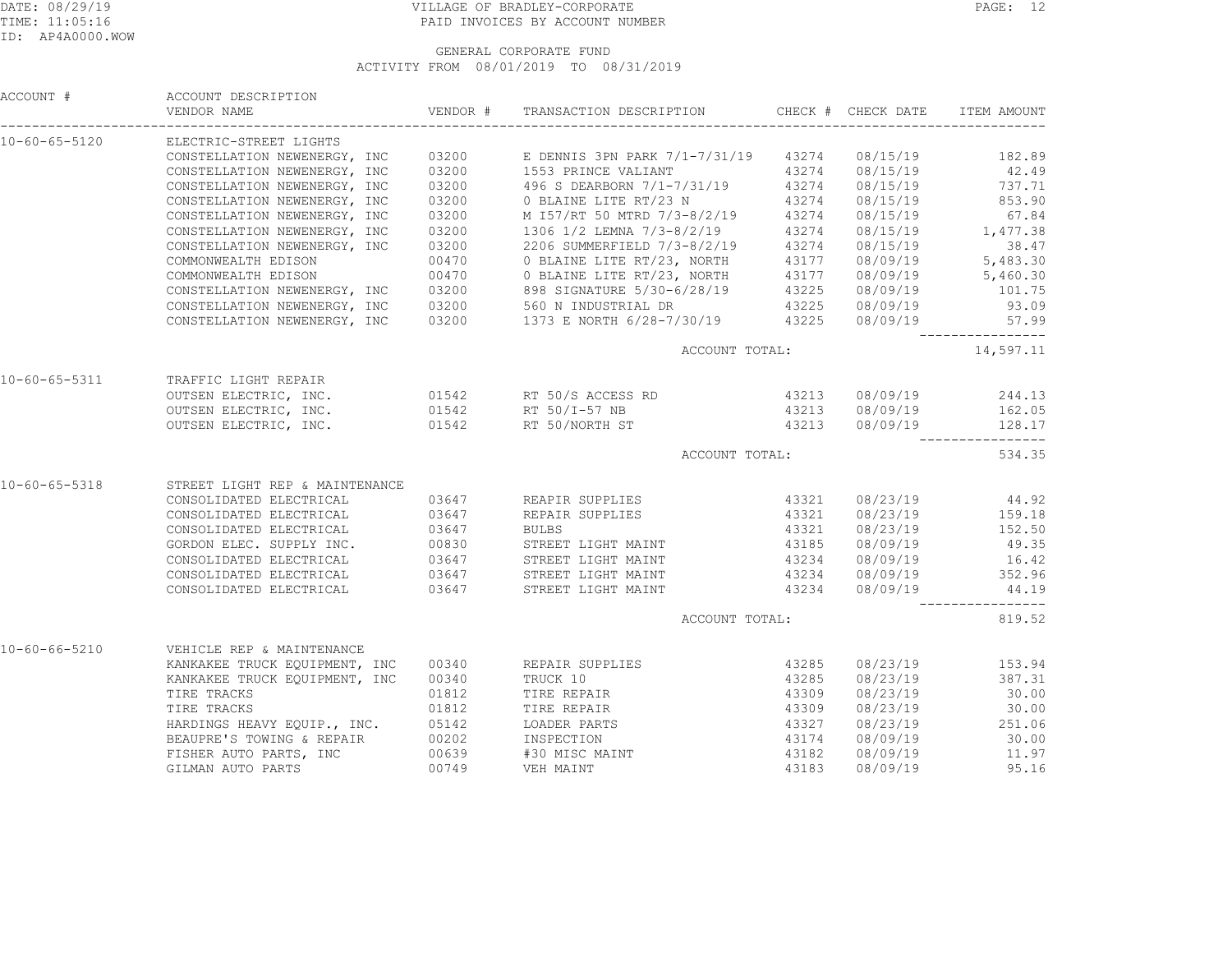## DATE: 08/29/19 PAGE: 13 TIME: 11:05:16 PAID INVOICES BY ACCOUNT NUMBER

|               | ACCOUNT # ACCOUNT DESCRIPTION<br>VENDOR NAME                                                                                                                                                                                                                                                                                                                                                                                      | VENDOR # TRANSACTION DESCRIPTION CHECK # CHECK DATE ITEM AMOUNT                                                                         |                   |                      |                                                         |
|---------------|-----------------------------------------------------------------------------------------------------------------------------------------------------------------------------------------------------------------------------------------------------------------------------------------------------------------------------------------------------------------------------------------------------------------------------------|-----------------------------------------------------------------------------------------------------------------------------------------|-------------------|----------------------|---------------------------------------------------------|
|               | 10-60-66-5210 VEHICLE REP & MAINTENANCE                                                                                                                                                                                                                                                                                                                                                                                           |                                                                                                                                         |                   |                      |                                                         |
|               |                                                                                                                                                                                                                                                                                                                                                                                                                                   |                                                                                                                                         |                   |                      |                                                         |
|               |                                                                                                                                                                                                                                                                                                                                                                                                                                   |                                                                                                                                         |                   |                      |                                                         |
|               | $\texttt{GOODYEAR AUTO SERVICE CENTER} \begin{array}{c} 00821 \qquad \quad \texttt{\#20 VEH MAINT} \\ 01379 \qquad \quad \texttt{\#20 VEH MAINT} \\ \texttt{\#20 VEH IATNT} \qquad \qquad 43184 \qquad \quad 08/09/19 \\ \texttt{\#20 VEHICLE MAINT} \qquad \quad \quad 43209 \qquad \quad 08/09/19 \\ \texttt{\#21 VRF} \qquad \quad 08/09/19 \qquad \qquad 18.22 \\ \texttt{\#22 VRF} \qquad \quad 08/09/19 \qquad \quad \quad$ |                                                                                                                                         |                   |                      |                                                         |
|               |                                                                                                                                                                                                                                                                                                                                                                                                                                   |                                                                                                                                         |                   |                      | 18.22<br>_________________                              |
|               |                                                                                                                                                                                                                                                                                                                                                                                                                                   |                                                                                                                                         | ACCOUNT TOTAL:    |                      | 2,654.97                                                |
| 10-60-66-5310 | EQUIPMENT REPAIR                                                                                                                                                                                                                                                                                                                                                                                                                  |                                                                                                                                         |                   |                      |                                                         |
|               | EQUIPMENT REPAIR<br>FISHER AUTO PARTS, INC<br>FISHER AUTO PARTS, INC<br>FISHER AUTO PARTS, INC<br>FISHER AUTO PARTS, INC<br>FISHER AUTO PARTS, INC<br>GILMAN AUTO PARTS, INC<br>CO639<br>AIR FILTER<br>GILMAN AUTO PARTS<br>JOHN DEERE FINANCIAL<br>                                                                                                                                                                              |                                                                                                                                         | $4320$<br>$43289$ | 08/23/19             | 27.94                                                   |
|               |                                                                                                                                                                                                                                                                                                                                                                                                                                   |                                                                                                                                         |                   | 08/23/19             | 8.63                                                    |
|               |                                                                                                                                                                                                                                                                                                                                                                                                                                   |                                                                                                                                         | 43289             |                      | 08/23/19 26.55                                          |
|               |                                                                                                                                                                                                                                                                                                                                                                                                                                   |                                                                                                                                         | 43289             |                      | 08/23/19 26.55<br>08/23/19 114.00                       |
|               |                                                                                                                                                                                                                                                                                                                                                                                                                                   |                                                                                                                                         | 43291             |                      |                                                         |
|               | JOHN DEERE FINANCIAL 00913 TRACTOR REPAIR PARTS 43294<br>MILLER HYDRAULIC SERVICE INC. 01324 END LOADER REPAIR 43299<br>POWER EQUIPMENT LEASING CO. 01594 BUCKET TRUCK BOOM 43304                                                                                                                                                                                                                                                 |                                                                                                                                         |                   |                      | 08/23/19 119.52<br>08/23/19 2,497.32<br>08/23/19 670.00 |
|               |                                                                                                                                                                                                                                                                                                                                                                                                                                   |                                                                                                                                         |                   |                      |                                                         |
|               |                                                                                                                                                                                                                                                                                                                                                                                                                                   |                                                                                                                                         |                   |                      |                                                         |
|               | BRADLEY MOWERS SALES & SERVICE 03140 EQUIPMENT REPAIRS 43313<br>FISHER AUTO PARTS, INC 00639 #45 MISC MAINT 43182                                                                                                                                                                                                                                                                                                                 |                                                                                                                                         |                   | 08/23/19             |                                                         |
|               |                                                                                                                                                                                                                                                                                                                                                                                                                                   |                                                                                                                                         |                   | 08/09/19             | $6.11$<br>$20.04$                                       |
|               | FISHER AUTO PARTS, INC $00639$ #45 MISC MAINT<br>FISHER AUTO PARTS, INC 00639 #45 MISC MAINT                                                                                                                                                                                                                                                                                                                                      |                                                                                                                                         | 43182             |                      | $08/09/19$ 218.51                                       |
|               |                                                                                                                                                                                                                                                                                                                                                                                                                                   |                                                                                                                                         |                   |                      |                                                         |
|               |                                                                                                                                                                                                                                                                                                                                                                                                                                   |                                                                                                                                         |                   |                      |                                                         |
|               |                                                                                                                                                                                                                                                                                                                                                                                                                                   |                                                                                                                                         |                   |                      |                                                         |
|               | RIVER VALLEY TRUCK REPAIR, INC 01681 #40 MISC MAINT 43216 08/09/19 93.20<br>RIVER VALLEY TRUCK REPAIR, INC 01681 #45 MISC MAINT 43216 08/09/19 112.50<br>ALL POWER EQUIPMENT 03125 EQUIP MAINT 43224 08/09/19 74.34<br>O'REILLY AUTO                                                                                                                                                                                              |                                                                                                                                         |                   |                      |                                                         |
|               |                                                                                                                                                                                                                                                                                                                                                                                                                                   |                                                                                                                                         | ACCOUNT TOTAL:    |                      | 4,027.67                                                |
|               | 10-60-66-5317 STREET MAINTENANCE & REPAIR                                                                                                                                                                                                                                                                                                                                                                                         |                                                                                                                                         |                   |                      |                                                         |
|               | RANKAKEE VALLEY CONSTR.CO INC. 00140 ROAD PATCHING MATERIALS 43283 08/23/19 438.00                                                                                                                                                                                                                                                                                                                                                |                                                                                                                                         |                   |                      |                                                         |
|               |                                                                                                                                                                                                                                                                                                                                                                                                                                   |                                                                                                                                         | ACCOUNT TOTAL:    |                      | 438.00                                                  |
|               | 10-60-66-5710 BULK WASTE DISPOSAL                                                                                                                                                                                                                                                                                                                                                                                                 |                                                                                                                                         |                   |                      |                                                         |
|               | REPUBLIC SERVICES 03417 BULK WASTE                                                                                                                                                                                                                                                                                                                                                                                                |                                                                                                                                         |                   | 43231 08/09/19       | 645.04                                                  |
|               |                                                                                                                                                                                                                                                                                                                                                                                                                                   | ACCOUNT TOTAL:                                                                                                                          |                   |                      | 645.04                                                  |
| 10-60-66-5890 | GENERAL SUPPLIES                                                                                                                                                                                                                                                                                                                                                                                                                  |                                                                                                                                         |                   |                      |                                                         |
|               | FASTENAL COMPANY                                                                                                                                                                                                                                                                                                                                                                                                                  | 00627 MISC. SUPPLIES 43287                                                                                                              |                   | 08/23/19             | 20.07                                                   |
|               | FASTENAL COMPANY                                                                                                                                                                                                                                                                                                                                                                                                                  | 00627 MISC. SUPPLIES<br>00627 MISC. SUPPLIES<br>01312 SMALL SHOP TOOLS 43298<br>03125 LAWN MAINT SUPPLIES 43311<br>00627 SUPPLIES 43181 |                   | 08/23/19             | 22.43                                                   |
|               | MENARDS                                                                                                                                                                                                                                                                                                                                                                                                                           |                                                                                                                                         |                   | 08/23/19<br>08/23/19 | 37.84                                                   |
|               | ALL POWER EQUIPMENT                                                                                                                                                                                                                                                                                                                                                                                                               |                                                                                                                                         |                   |                      | 51.97                                                   |
|               | FASTENAL COMPANY                                                                                                                                                                                                                                                                                                                                                                                                                  |                                                                                                                                         |                   | 08/09/19             | 6.18                                                    |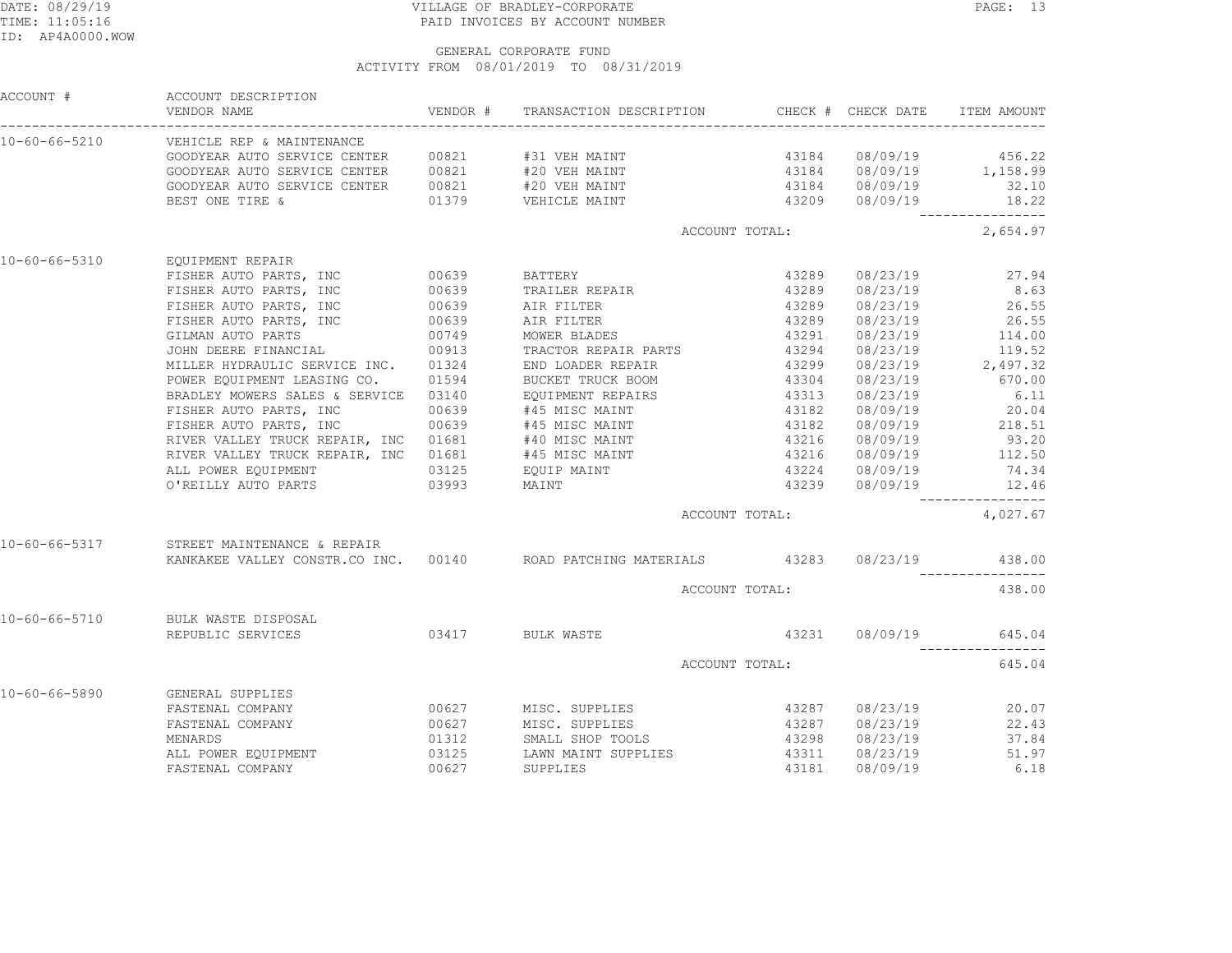## DATE: 08/29/19 PAGE: 14 TIME: 11:05:16 PAID INVOICES BY ACCOUNT NUMBER

| ACCOUNT #             | ACCOUNT DESCRIPTION<br>VENDOR NAME                                                                                                                                                                                                 |       | VENDOR # TRANSACTION DESCRIPTION CHECK # CHECK DATE ITEM AMOUNT                                                                                                                                                                      |                |                                                |
|-----------------------|------------------------------------------------------------------------------------------------------------------------------------------------------------------------------------------------------------------------------------|-------|--------------------------------------------------------------------------------------------------------------------------------------------------------------------------------------------------------------------------------------|----------------|------------------------------------------------|
|                       | 10-60-66-5890 GENERAL SUPPLIES                                                                                                                                                                                                     |       |                                                                                                                                                                                                                                      |                |                                                |
|                       | FASTENAL COMPANY                                                                                                                                                                                                                   |       |                                                                                                                                                                                                                                      |                |                                                |
|                       |                                                                                                                                                                                                                                    |       |                                                                                                                                                                                                                                      |                |                                                |
|                       |                                                                                                                                                                                                                                    |       |                                                                                                                                                                                                                                      |                |                                                |
|                       |                                                                                                                                                                                                                                    |       |                                                                                                                                                                                                                                      |                |                                                |
|                       |                                                                                                                                                                                                                                    |       | ACCOUNT TOTAL:                                                                                                                                                                                                                       |                | 2, 136.33                                      |
| $10 - 60 - 67 - 5140$ | WATER AND SEWER                                                                                                                                                                                                                    |       |                                                                                                                                                                                                                                      |                |                                                |
|                       |                                                                                                                                                                                                                                    |       |                                                                                                                                                                                                                                      |                |                                                |
|                       |                                                                                                                                                                                                                                    |       |                                                                                                                                                                                                                                      |                |                                                |
|                       |                                                                                                                                                                                                                                    |       |                                                                                                                                                                                                                                      |                |                                                |
|                       |                                                                                                                                                                                                                                    |       |                                                                                                                                                                                                                                      |                |                                                |
|                       |                                                                                                                                                                                                                                    |       |                                                                                                                                                                                                                                      |                |                                                |
|                       | AQUA OF ILLINOIS, INC. 00485 1690 NEWTOWNE 7/8-8/6/19 43265 08/15/19 24.43<br>AQUA OF ILLINOIS, INC. 00485 200 SWASHINGTON 7/2-8/1/19 43178 08/09/19 59.89<br>AQUA OF ILLINOIS, INC. 00485 111 N MICHIGAN 7/2-8/1/19 43178 08/09/1 |       |                                                                                                                                                                                                                                      |                |                                                |
|                       |                                                                                                                                                                                                                                    |       | ACCOUNT TOTAL:                                                                                                                                                                                                                       |                | _________________<br>1,473.24                  |
| $10 - 60 - 67 - 5314$ | PARKS AND LAWN MAINTENACE                                                                                                                                                                                                          |       |                                                                                                                                                                                                                                      |                |                                                |
|                       |                                                                                                                                                                                                                                    |       | FARKS AND LAWN MAINTENACE<br>FRED'S ENTERPRISES, INC 00689 ARMOUR RD OVERPASS MAINT 43290 08/23/19 1,500.00<br>SPRING GREEN, INC 01728 VILLAGE HALL 43305 08/23/19 39.00<br>SPRING GREEN, INC 01728 MEMORIAL PARK 43305 08/23/19 49. |                |                                                |
|                       |                                                                                                                                                                                                                                    |       |                                                                                                                                                                                                                                      |                |                                                |
|                       |                                                                                                                                                                                                                                    |       |                                                                                                                                                                                                                                      |                |                                                |
|                       |                                                                                                                                                                                                                                    |       |                                                                                                                                                                                                                                      |                |                                                |
|                       | THOLENS LANDSCAFE & CONSIST<br>WELSCH READY MIX, INC. 03684<br>AMERICAN EXPRESS 00008<br>AMERICAN EXPRESS 00008<br>AMERICAN EXPRESS 00008<br>AMERICAN EXPRESS 00008                                                                |       | CONCRETE PAD IN PARK<br>PUSH MOWER 13167                                                                                                                                                                                             |                |                                                |
|                       |                                                                                                                                                                                                                                    |       |                                                                                                                                                                                                                                      |                | 08/23/19 529.50<br>08/09/19 232.69             |
|                       |                                                                                                                                                                                                                                    |       | PUSH MOWER RETURN 43167                                                                                                                                                                                                              |                | 08/09/19 -232.69                               |
|                       |                                                                                                                                                                                                                                    |       |                                                                                                                                                                                                                                      |                |                                                |
|                       |                                                                                                                                                                                                                                    |       | STRING TRIMMER 13167<br>BLOWER/BROADCASTER 13167                                                                                                                                                                                     |                | 08/09/19 197.48<br>08/09/19 299.99             |
|                       | LOWE'S HOME CENTERS, INC. 01287                                                                                                                                                                                                    |       | SUPPLIES                                                                                                                                                                                                                             | 43203          | 08/09/19 53.99                                 |
|                       | MENARDS                                                                                                                                                                                                                            | 01312 | CONCRETE PAD                                                                                                                                                                                                                         |                |                                                |
|                       |                                                                                                                                                                                                                                    | 01312 |                                                                                                                                                                                                                                      | 43205<br>43205 | 08/09/19 843.91<br>08/09/19 219.00             |
|                       | MENARDS                                                                                                                                                                                                                            |       | CONCRETE INDER<br>PUSH MOWER                                                                                                                                                                                                         |                |                                                |
|                       |                                                                                                                                                                                                                                    |       | MENARDS<br>MENARDS 01312 PARK SUPPLIES 43205 08/09/19 8.88<br>SECURITY LUMBER & SUPPLY CO. 01740 SWING REPAIR MATERIALS 43219 08/09/19 8.88<br>SERVICE SANITATION 03934 PARK PORT-A-JOHN 43237 08/09/19 170.00                       |                |                                                |
|                       |                                                                                                                                                                                                                                    |       |                                                                                                                                                                                                                                      |                |                                                |
|                       |                                                                                                                                                                                                                                    |       |                                                                                                                                                                                                                                      |                |                                                |
|                       | BENOIT GREENHOUSE 66186 06186 PARK MAINT                                                                                                                                                                                           |       |                                                                                                                                                                                                                                      | 43259          | 08/09/19 75.00                                 |
|                       |                                                                                                                                                                                                                                    |       | ACCOUNT TOTAL:                                                                                                                                                                                                                       |                | 4,094.63                                       |
|                       | 10-60-67-5510 BUILDING/PROPERTY MAINTENANCE                                                                                                                                                                                        |       |                                                                                                                                                                                                                                      |                |                                                |
|                       |                                                                                                                                                                                                                                    |       | HOLOHAN HTG. & AIR COND. INC. 00910 AC REPAIR IN FD                                                                                                                                                                                  |                | 43293 08/23/19 215.19                          |
|                       |                                                                                                                                                                                                                                    |       |                                                                                                                                                                                                                                      |                | 43316 08/23/19 134.03<br>43317 08/23/19 481.25 |
|                       |                                                                                                                                                                                                                                    |       |                                                                                                                                                                                                                                      |                |                                                |
|                       | PRECISION PIPING                                                                                                                                                                                                                   | 03407 | 43317<br>495 S DEARBORN                                                                                                                                                                                                              |                | 08/23/19 135.00                                |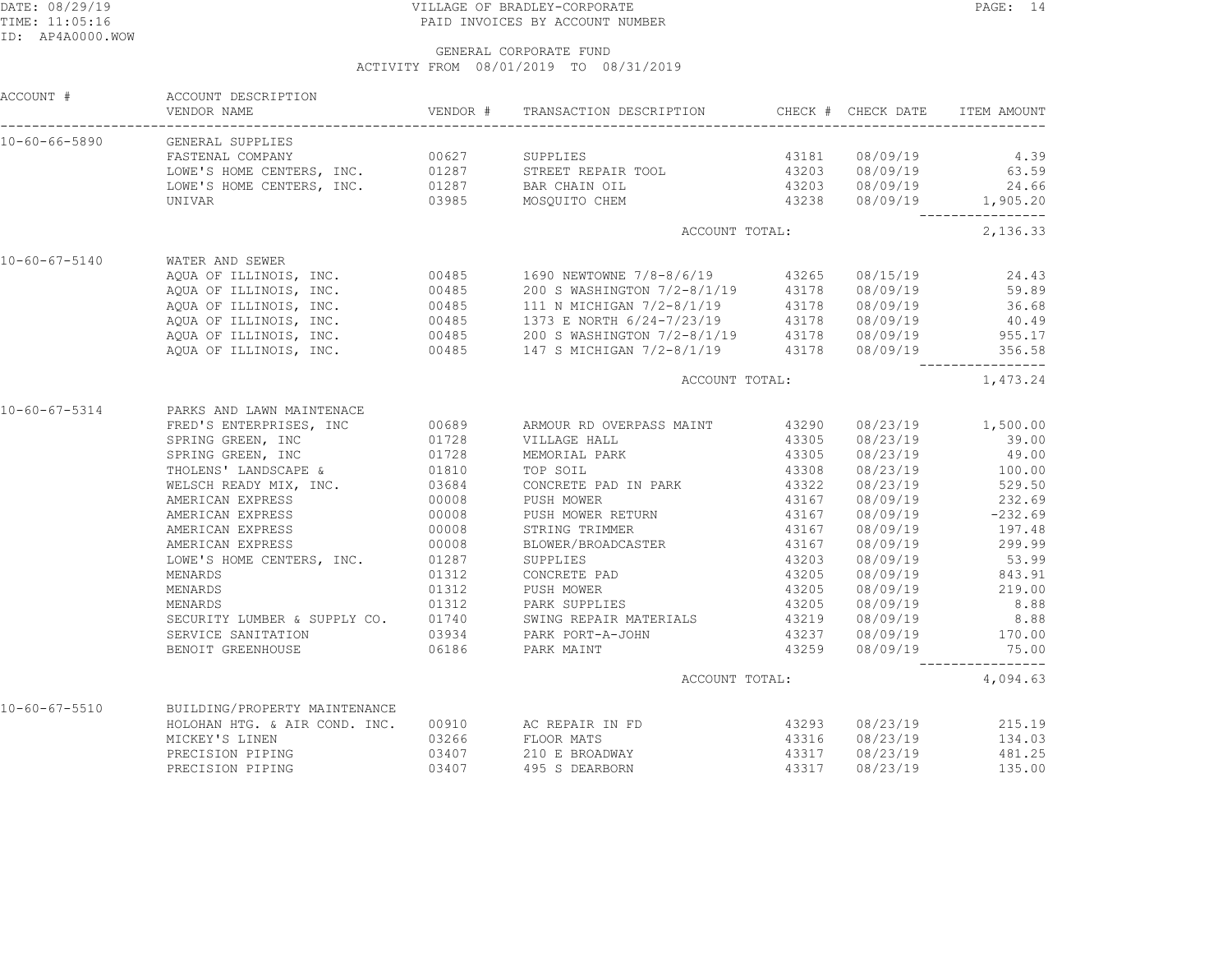## DATE: 08/29/19 VILLAGE OF BRADLEY-CORPORATE PAGE: 15TIME: 11:05:16 PAID INVOICES BY ACCOUNT NUMBER

#### GENERAL CORPORATE FUNDACTIVITY FROM 08/01/2019 TO 08/31/2019

|                       | ACCOUNT # ACCOUNT DESCRIPTION               |                                                                                                                                                                                                                                                                                                                                                                                                    |  |                               |
|-----------------------|---------------------------------------------|----------------------------------------------------------------------------------------------------------------------------------------------------------------------------------------------------------------------------------------------------------------------------------------------------------------------------------------------------------------------------------------------------|--|-------------------------------|
|                       | 10-60-67-5510 BUILDING/PROPERTY MAINTENANCE |                                                                                                                                                                                                                                                                                                                                                                                                    |  |                               |
|                       |                                             | PRECISION PIPING $03407$<br>PRECISION PIPING $03407$<br>PRECISION PIPING $03407$<br>PRECISION PIPING $03407$<br>PRECISION PIPING $03407$<br>CODE DEPARTMENT $03407$<br>CODE DEPARTMENT $03407$<br>PRECISION PIPING $03407$<br>PRECISION PIPING                                                                                                                                                     |  |                               |
|                       |                                             |                                                                                                                                                                                                                                                                                                                                                                                                    |  |                               |
|                       |                                             |                                                                                                                                                                                                                                                                                                                                                                                                    |  |                               |
|                       |                                             |                                                                                                                                                                                                                                                                                                                                                                                                    |  |                               |
|                       |                                             |                                                                                                                                                                                                                                                                                                                                                                                                    |  |                               |
|                       |                                             |                                                                                                                                                                                                                                                                                                                                                                                                    |  |                               |
|                       |                                             |                                                                                                                                                                                                                                                                                                                                                                                                    |  |                               |
|                       |                                             |                                                                                                                                                                                                                                                                                                                                                                                                    |  |                               |
|                       |                                             |                                                                                                                                                                                                                                                                                                                                                                                                    |  |                               |
|                       |                                             |                                                                                                                                                                                                                                                                                                                                                                                                    |  |                               |
|                       |                                             |                                                                                                                                                                                                                                                                                                                                                                                                    |  |                               |
|                       |                                             |                                                                                                                                                                                                                                                                                                                                                                                                    |  |                               |
|                       |                                             |                                                                                                                                                                                                                                                                                                                                                                                                    |  |                               |
|                       |                                             |                                                                                                                                                                                                                                                                                                                                                                                                    |  |                               |
|                       |                                             | $\begin{tabular}{l c c c c c} \multicolumn{1}{c}{\textbf{PRECISION PIPING}} & 03407 & \textbf{BACKFLOW PREVENTER ANNUAL} & 43317 & 08/23/19 & 135.00 \\ \multicolumn{1}{c}{\textbf{LOWIS HOME CENTERS, INC.}} & 01287 & \textbf{WINDOW REPARIP/PD} & 43203 & 08/09/19 & 39.87 \\ \multicolumn{1}{c}{\textbf{LOWIS}} & 080/09/19 & 8.92 \\ \multicolumn{1}{c}{\textbf{RONE LINES ENYICES}} & 01705$ |  |                               |
|                       |                                             | ACCOUNT TOTAL:                                                                                                                                                                                                                                                                                                                                                                                     |  | _________________<br>3,531.52 |
| $10 - 60 - 67 - 5890$ | <b>GENERAL SUPPLIES</b>                     |                                                                                                                                                                                                                                                                                                                                                                                                    |  |                               |
|                       | MENARDS                                     | 01312 SUPPLIES                                                                                                                                                                                                                                                                                                                                                                                     |  | 43298 08/23/19 23.64          |
|                       |                                             |                                                                                                                                                                                                                                                                                                                                                                                                    |  |                               |
|                       |                                             |                                                                                                                                                                                                                                                                                                                                                                                                    |  |                               |
|                       |                                             |                                                                                                                                                                                                                                                                                                                                                                                                    |  |                               |
|                       |                                             | NENARDS 01312 SUPPLIES 43298 08/23/19 27.86<br>MENARDS 01312 SUPPLIES 43298 08/23/19 33.05<br>VIERS VENDING SERVICES, INC 03031 COFFEE/WATER SUPPLIES 43223 08/09/19 105.45<br>GREENLEE SUPPLY, A DIVISION 05186 SUPPLIES 43251 08/0                                                                                                                                                               |  |                               |
|                       |                                             | ACCOUNT TOTAL:                                                                                                                                                                                                                                                                                                                                                                                     |  | __________________<br>346.42  |
|                       | 10-81-00-5109 TELEPHONE-MOBILE              |                                                                                                                                                                                                                                                                                                                                                                                                    |  |                               |
|                       | VERIZON WIRELESS                            | 00116 BLS STD CELLS 7/20-8/19/19 43171 08/09/19 436.65                                                                                                                                                                                                                                                                                                                                             |  |                               |
|                       |                                             | MCCONNELL, PAT 65.00                                                                                                                                                                                                                                                                                                                                                                               |  |                               |
|                       |                                             | ACCOUNT TOTAL:                                                                                                                                                                                                                                                                                                                                                                                     |  | _________________<br>461.65   |
|                       |                                             |                                                                                                                                                                                                                                                                                                                                                                                                    |  |                               |
| $10 - 81 - 00 - 5110$ | TELEPHONE-OFFICE<br>AT&T                    | 05071 BLD STD 5%                                                                                                                                                                                                                                                                                                                                                                                   |  | 43247 08/09/19 38.07          |
|                       |                                             | ACCOUNT TOTAL:                                                                                                                                                                                                                                                                                                                                                                                     |  | -----------------<br>38.07    |
|                       |                                             |                                                                                                                                                                                                                                                                                                                                                                                                    |  |                               |
|                       | 10-81-00-5220 VEHICLE FUEL, GAS, OIL        |                                                                                                                                                                                                                                                                                                                                                                                                    |  |                               |
|                       |                                             |                                                                                                                                                                                                                                                                                                                                                                                                    |  |                               |
|                       | רבט בערבט GAS, OIL<br>WEX BANK<br>WEX BANK  |                                                                                                                                                                                                                                                                                                                                                                                                    |  |                               |
|                       |                                             | ACCOUNT TOTAL:                                                                                                                                                                                                                                                                                                                                                                                     |  | 228.64                        |
|                       |                                             |                                                                                                                                                                                                                                                                                                                                                                                                    |  |                               |

10-81-00-5410 OFFICE SUPPLIES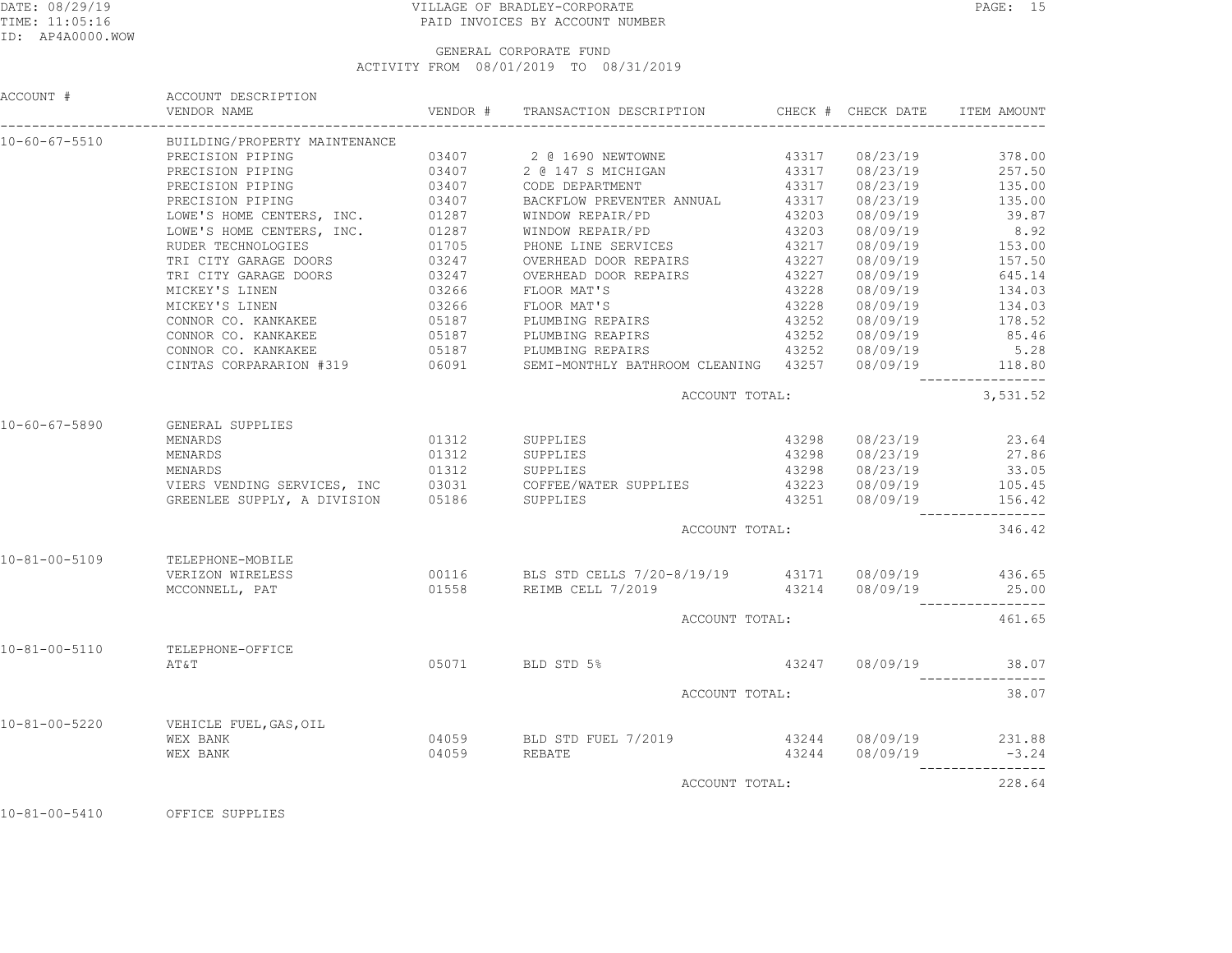## DATE: 08/29/19 VILLAGE OF BRADLEY-CORPORATE PAGE: 16TIME: 11:05:16 PAID INVOICES BY ACCOUNT NUMBER

| ACCOUNT #             | ACCOUNT DESCRIPTION<br>VENDOR NAME               |       | VENDOR # TRANSACTION DESCRIPTION CHECK # CHECK DATE                                                                                  |                |                      | ITEM AMOUNT               |
|-----------------------|--------------------------------------------------|-------|--------------------------------------------------------------------------------------------------------------------------------------|----------------|----------------------|---------------------------|
| $10 - 81 - 00 - 5410$ | OFFICE SUPPLIES                                  |       |                                                                                                                                      |                |                      |                           |
|                       | LEAF                                             |       | 06184 BLD STD COPIER                                                                                                                 | 43280          | 08/15/19             | 171.95                    |
|                       |                                                  |       | ACCOUNT TOTAL:                                                                                                                       |                |                      | 171.95                    |
| $10 - 81 - 00 - 5511$ | DEMOLITION                                       |       |                                                                                                                                      |                |                      |                           |
|                       | SERVPRO OF KANKAKEE COUNTY                       |       | SERVPRO OF KANKAKEE COUNTY 03253 BOARD UP 324 S CLEVELAND 43315 08/23/19 765.60<br>03253 BOARD UP 496 S EUCLID 43315 08/23/19 561.44 |                |                      |                           |
|                       |                                                  |       | ACCOUNT TOTAL:                                                                                                                       |                |                      | 1,327.04                  |
| $10 - 81 - 00 - 5890$ | GENERAL SUPPLIES                                 |       |                                                                                                                                      |                |                      |                           |
|                       | VIERS VENDING SERVICES, INC 03031 8/1/2019 WATER |       |                                                                                                                                      |                | 43223 08/09/19 20.25 |                           |
|                       |                                                  |       | ACCOUNT TOTAL:                                                                                                                       | 20.25          |                      |                           |
| 10-81-00-7340         | OTHER FEES & SERVICES                            |       |                                                                                                                                      |                |                      |                           |
|                       | HIRTH, PAMELA J.                                 |       |                                                                                                                                      |                |                      |                           |
|                       |                                                  |       |                                                                                                                                      | ACCOUNT TOTAL: |                      |                           |
|                       |                                                  |       |                                                                                                                                      |                |                      | 7,700.00                  |
| $10 - 81 - 01 - 7210$ | TRAINING & SCHOOLING<br>WILLIAMS, SCOTT E.       |       | 01972 REIMB TRAINING                                                                                                                 |                | 43221 08/09/19       | 20.00                     |
|                       |                                                  |       | ACCOUNT TOTAL:                                                                                                                       |                |                      | 20.00                     |
| $10 - 81 - 10 - 5221$ | MILEAGE                                          |       |                                                                                                                                      |                |                      |                           |
|                       | ENTWISTLE, GARY                                  |       | 00726 7/2019 REIMB MILEAGE                                                                                                           |                | 43267 08/15/19       | 56.13                     |
|                       | GADBOIS, BARRY                                   |       | 00153 REIMB MILEAGE 7/2019<br>01558 REIMB MILEAGE 7/2019                                                                             |                |                      | 64.31                     |
|                       | MCCONNELL, PAT                                   |       |                                                                                                                                      |                |                      | 56.68<br>---------------- |
|                       |                                                  |       | ACCOUNT TOTAL:                                                                                                                       |                |                      | 177.12                    |
| 10-95-00-5117         | INTERNET ACCESS                                  |       |                                                                                                                                      |                |                      |                           |
|                       | COMCAST                                          |       | 01808 INTERNET                                                                                                                       |                |                      | 43272 08/15/19 374.30     |
|                       | COMCAST                                          |       | 01808 INTERNET                                                                                                                       |                |                      | 43272 08/15/19 2.09       |
|                       | COMCAST                                          | 01808 | COUNTY TEXT LINE 8/1-8/31/19  43220  08/09/19  327.41                                                                                |                |                      |                           |
|                       |                                                  |       | ACCOUNT TOTAL:                                                                                                                       |                |                      | 703.80                    |
| $10 - 95 - 00 - 5417$ | SOFTWARE MAINTENANCE                             |       |                                                                                                                                      |                |                      |                           |
|                       | COMMEG SYSTEMS, INC                              |       | 03036 ASSIST PASSWORD RESET                                                                                                          |                | 43310 08/23/19       | 45.00                     |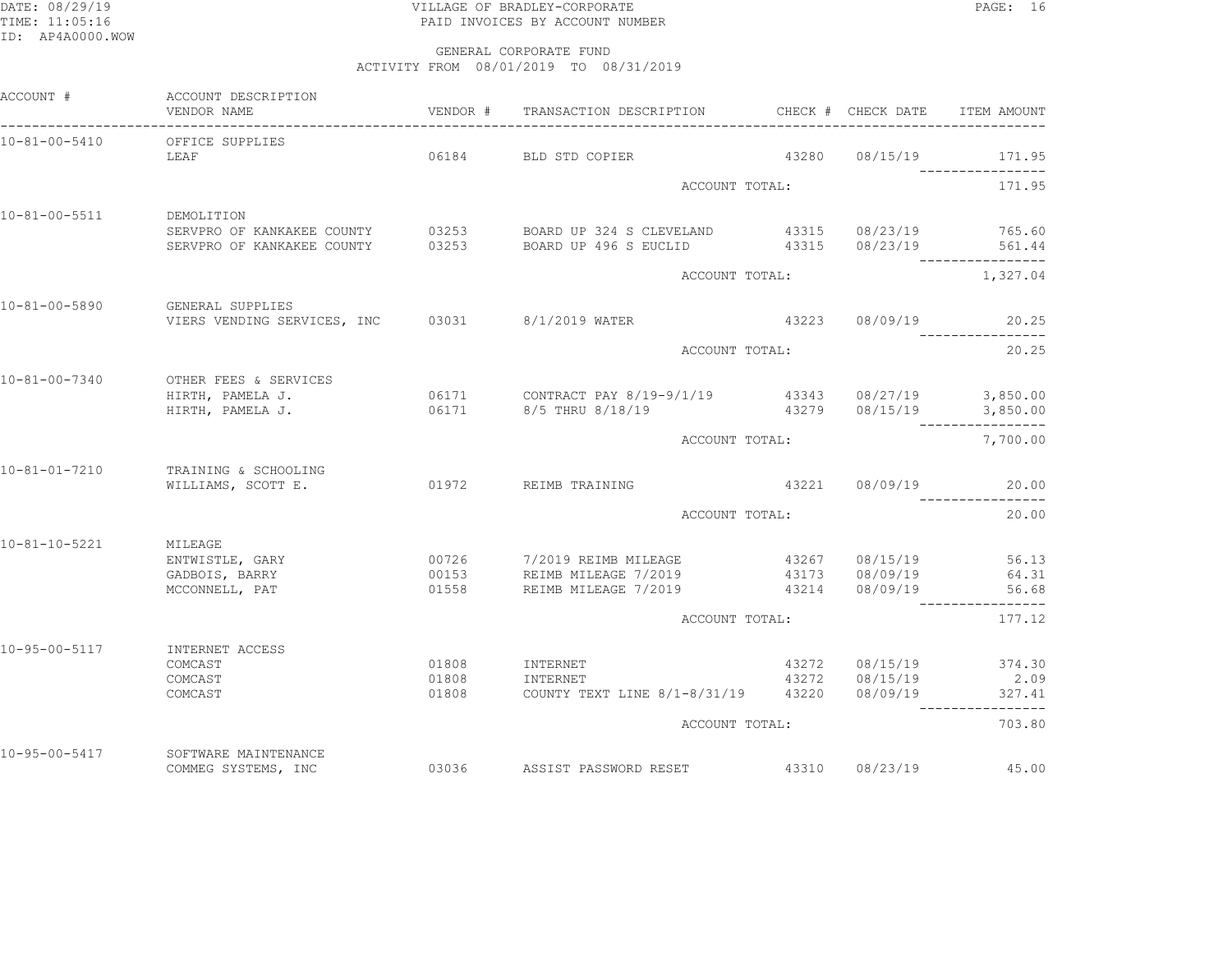## DATE: 08/29/19 VILLAGE OF BRADLEY-CORPORATE PAGE: 17TIME: 11:05:16 PAID INVOICES BY ACCOUNT NUMBER

| ACCOUNT #             | ACCOUNT DESCRIPTION<br>VENDOR NAME | VENDOR # | TRANSACTION DESCRIPTION       |       | CHECK # CHECK DATE | ITEM AMOUNT                       |
|-----------------------|------------------------------------|----------|-------------------------------|-------|--------------------|-----------------------------------|
| $10 - 95 - 00 - 5417$ | SOFTWARE MAINTENANCE               |          |                               |       |                    |                                   |
|                       | ADVANCED COMPUTER SPECIALISTS      | 06181    | PROOFPOINT EMAIL 6/19-7/19/19 | 43334 | 08/23/19           | 379.00                            |
|                       | ADVANCED COMPUTER SPECIALISTS      | 06181    | PROOFPOINT EMAIL 7/19-8/19/19 | 43334 | 08/23/19           | 379.00                            |
|                       | ADVANCED COMPUTER SPECIALISTS      | 06181    | PROOFPOINT ESSENTIALS         | 43258 | 08/09/19           | 379.00                            |
|                       |                                    |          | ACCOUNT TOTAL:                |       |                    | 1,182.00                          |
| $10 - 95 - 00 - 5420$ | DEPARTMENT PROJECTS                |          |                               |       |                    |                                   |
|                       | ELLIOT, LAURA                      | 03633    | JULY WEBSITE MAINT            | 43320 | 08/23/19           | 225.00                            |
|                       |                                    |          | ACCOUNT TOTAL:                |       |                    | 225.00                            |
|                       |                                    |          |                               |       |                    |                                   |
|                       |                                    |          | GENERAL CORPORATE FUND        |       |                    | 1,447,845.09<br>================= |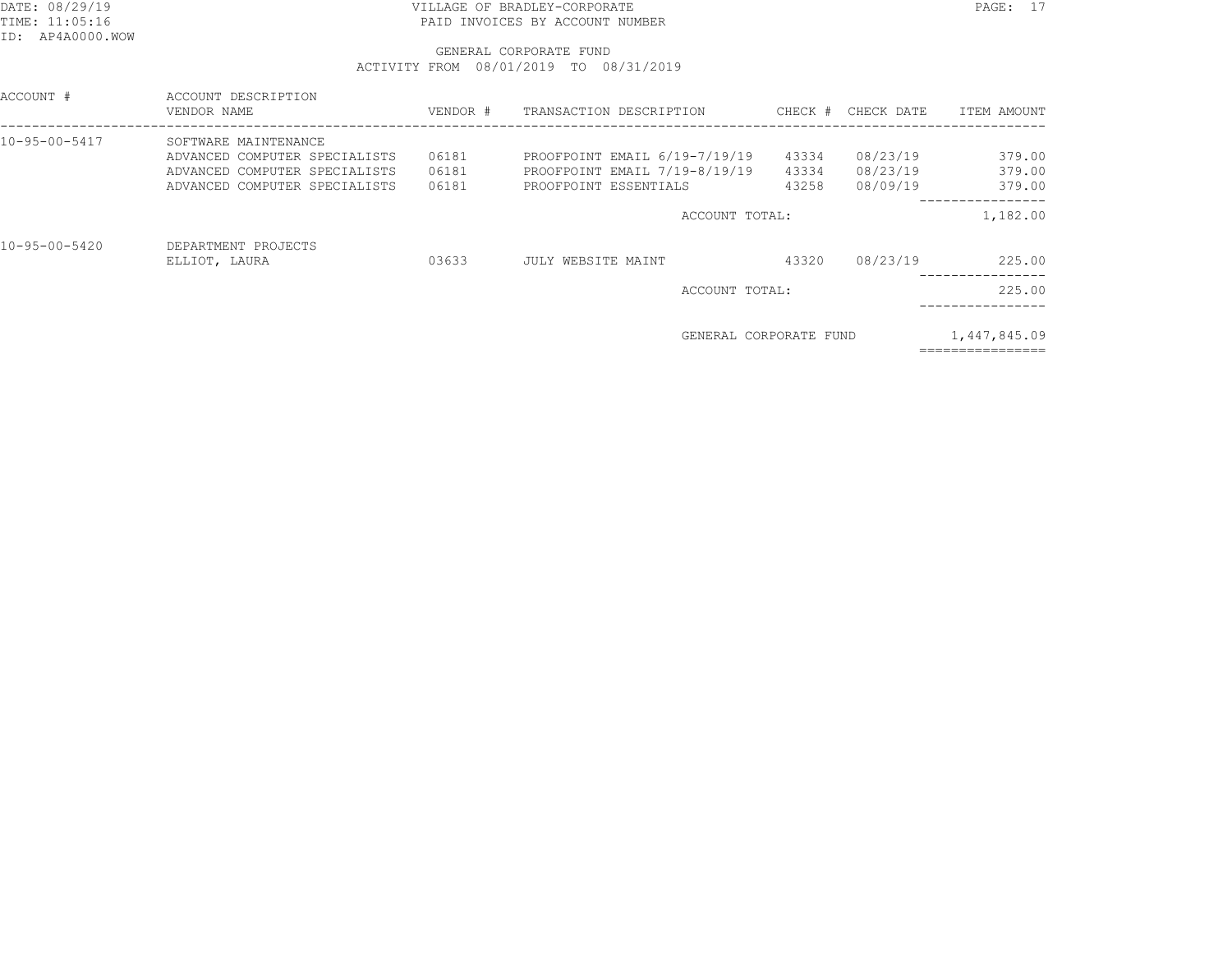## DATE: 08/29/19 PAGE: 18 TIME: 11:05:16 PAID INVOICES BY ACCOUNT NUMBER

 CAPITAL PROJECTS FUNDACTIVITY FROM 08/01/2019 TO 08/31/2019

| ACCOUNT #             | ACCOUNT DESCRIPTION<br>VENDOR NAME | VENDOR # | TRANSACTION DESCRIPTION        | CHECK # | CHECK DATE | ITEM AMOUNT |
|-----------------------|------------------------------------|----------|--------------------------------|---------|------------|-------------|
| $20 - 01 - 00 - 5330$ | EQUIPMENT PURCHASE                 |          |                                |         |            |             |
|                       | SPARTAN EQUIPMENT                  | 06361    | MOWER ATTACHMENT FOR           | 43340   | 08/23/19   | 7,175.00    |
|                       |                                    |          | ACCOUNT TOTAL:                 |         |            | 7,175.00    |
| 20-01-00-7310         | ENGINEERING EXPENSE                |          |                                |         |            |             |
|                       | MG2A                               | 01380    | STORMWATER MAINT               | 43300   | 08/23/19   | 4,165.71    |
|                       | MG2A                               | 01380    | NPDES MS4 PERMIT               | 43300   | 08/23/19   | 110.00      |
|                       | BRIGHT ARCHITECTURE                | 06363    | FD STAIRS ENGINEERING SERVICES | 43342   | 08/23/19   | 2,000.00    |
|                       |                                    |          | ACCOUNT TOTAL:                 |         |            | 6,275.71    |
|                       |                                    |          |                                |         |            |             |

CAPITAL PROJECTS FUND 13,450.71

================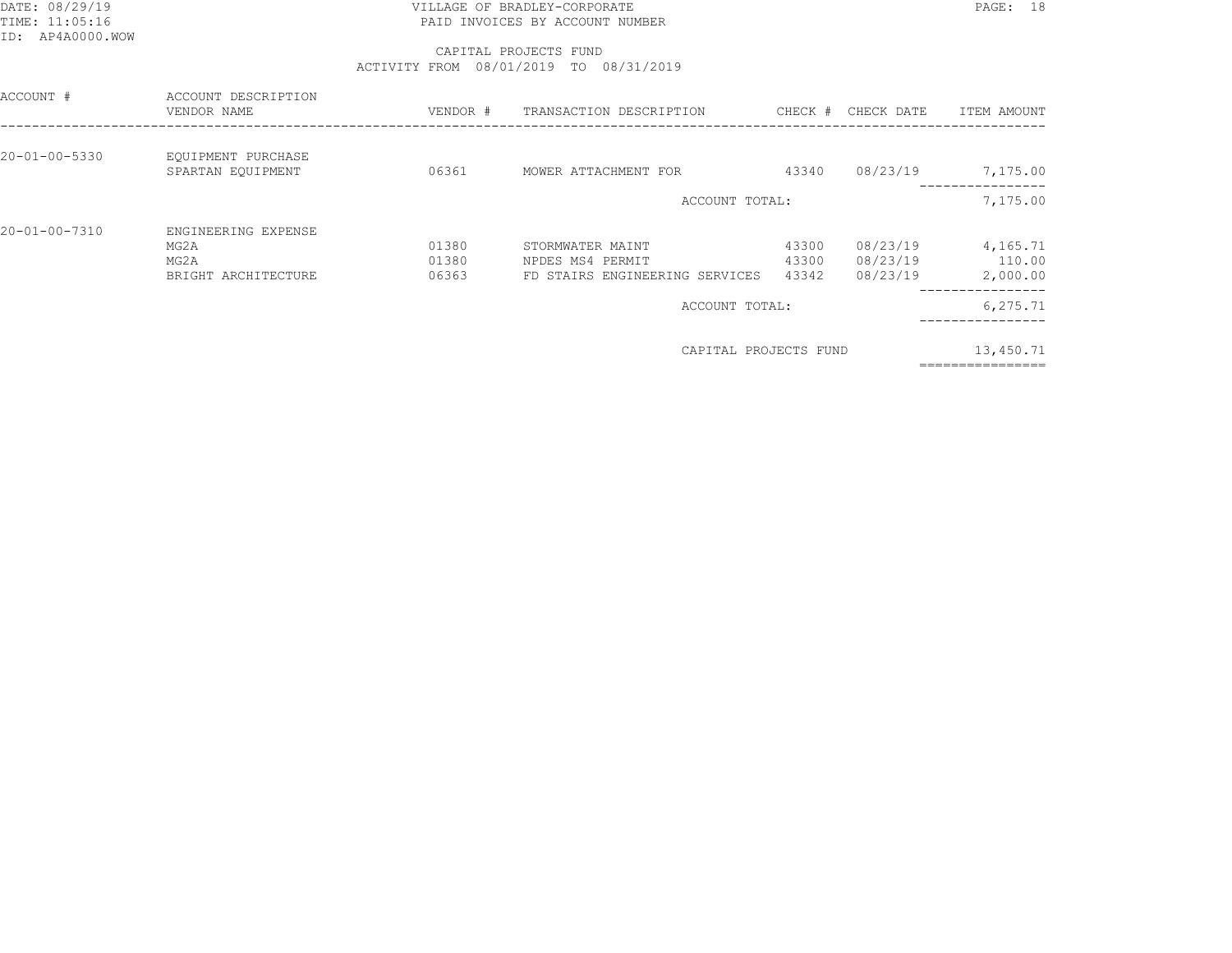## DATE: 08/29/19 VILLAGE OF BRADLEY-CORPORATE PAGE: 19TIME: 11:05:16 PAID INVOICES BY ACCOUNT NUMBER

#### RETIREMENT INSURANCEACTIVITY FROM 08/01/2019 TO 08/31/2019

| ACCOUNT #             | ACCOUNT DESCRIPTION<br>VENDOR NAME                                                                                                                                                                                                                                                                       |                         |                                                                                                                    |                      |                                                                                                                                    | ITEM AMOUNT                                 |
|-----------------------|----------------------------------------------------------------------------------------------------------------------------------------------------------------------------------------------------------------------------------------------------------------------------------------------------------|-------------------------|--------------------------------------------------------------------------------------------------------------------|----------------------|------------------------------------------------------------------------------------------------------------------------------------|---------------------------------------------|
| $31 - 01 - 00 - 6046$ | RETIREE DENTAL INSURANCE                                                                                                                                                                                                                                                                                 |                         |                                                                                                                    |                      |                                                                                                                                    |                                             |
|                       |                                                                                                                                                                                                                                                                                                          |                         | ACCOUNT TOTAL:                                                                                                     |                      |                                                                                                                                    | 2,458.77                                    |
| $31 - 01 - 00 - 6047$ | RETIREE LIFE INSURANCE<br>DEARBORN NATIONAL                                                                                                                                                                                                                                                              |                         | 03135 LIFE INS RETIREE 9/2019 43312 08/23/19                                                                       |                      |                                                                                                                                    | 562.40                                      |
|                       |                                                                                                                                                                                                                                                                                                          |                         | ACCOUNT TOTAL:                                                                                                     |                      |                                                                                                                                    | 562.40                                      |
| $31 - 01 - 00 - 6050$ | RETIREE MEDICAL INSURANCE<br>BLUE CROSS BLUE SHIELD 60310 8/2019 HEALTH INS RETIREES 43175 08/09/19 43,273.90                                                                                                                                                                                            |                         |                                                                                                                    |                      |                                                                                                                                    |                                             |
|                       |                                                                                                                                                                                                                                                                                                          |                         | ACCOUNT TOTAL:                                                                                                     |                      |                                                                                                                                    | 43, 273.90                                  |
| $31 - 01 - 00 - 6055$ | OPTIONAL INSURANCE PREMIUMS<br>AMERICAN HERITAGE LIFE INS CO<br>AMERICAN HERITAGE LIFE INS CO<br>NEW YORK LIFE INSURANCE CO. 01499<br>NEW YORK LIFE INSURANCE CO. 01499 7/2019 12015 1NS RETIREE 8/2019 43212 08/09/19<br>FIDELITY SECURITY LIFE INS. CO 03634 OPT EYE INS RETIREE 8/2019 43233 08/09/19 | 00083                   | 00083 OPT INS 8/2019 RETIREES 43263<br>OPT INS 7/2019 RETIREES<br>OPT INS BARBER & MORRIS 43212                    | 43169                | 08/09/19<br>08/09/19                                                                                                               | 08/15/19 119.68<br>49.15<br>21.94<br>112.32 |
|                       |                                                                                                                                                                                                                                                                                                          |                         | ACCOUNT TOTAL:                                                                                                     |                      |                                                                                                                                    | 303.09                                      |
| $31 - 01 - 00 - 6056$ | RETIREE DEDUCTIBLE REIMBURSE<br>DUPUIS, GREGORY<br>DUPUIS, GREGORY<br>MORRIS, ROBERT<br>MORRIS, ROBERT 01398<br>MORRIS, ROBERT 01398                                                                                                                                                                     | 00826<br>00826<br>01398 | REIMB CONNIE DUPUIS<br>REIMB HUNTER DUPUIS<br>REIMB LAUREN GROSS OOP<br>REIMB TAMMI MORRIS<br>REIMB ZACHARY MORRIS | 43268<br>43271       | 43268 08/15/19 128.03<br>43268 08/15/19 1,058.71<br>08/15/19<br>43271 08/15/19<br>43271 08/15/19 3,250.00<br>43271 08/15/19 500.00 | 500.00<br>376.97<br>787.91                  |
|                       |                                                                                                                                                                                                                                                                                                          |                         | ACCOUNT TOTAL:                                                                                                     |                      |                                                                                                                                    | 6,601.62<br>________________                |
|                       |                                                                                                                                                                                                                                                                                                          |                         |                                                                                                                    | RETIREMENT INSURANCE |                                                                                                                                    | 53,199.78                                   |

================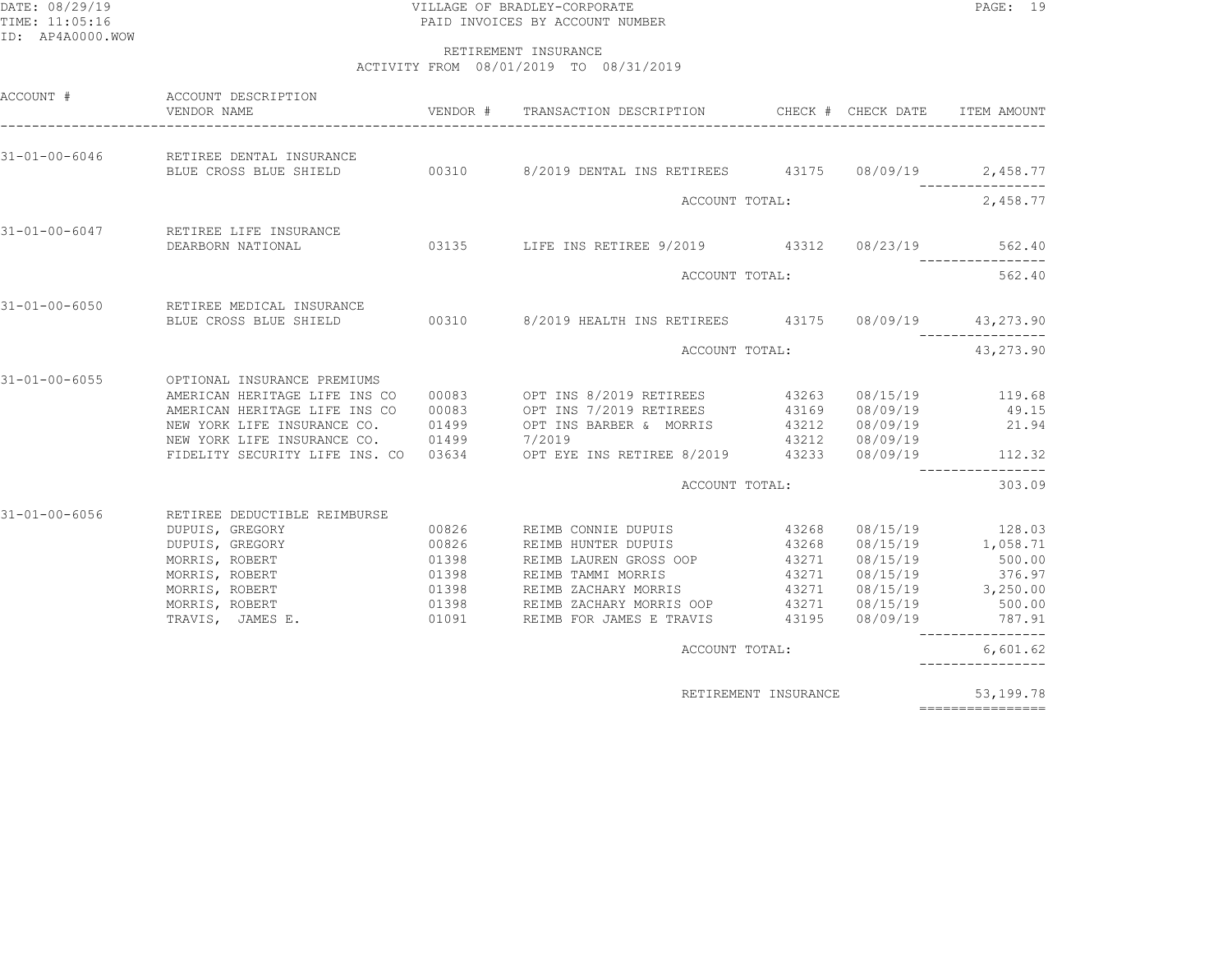## DATE: 08/29/19 PAGE: 20 PAGE: 20 PAGE: 20 PAGE: 20 PAGE: 20 PAGE: 20 PAGE: 20 PAGE: 20 TIME: 11:05:16 PAID INVOICES BY ACCOUNT NUMBER

#### MOTOR FUEL TAX FUNDACTIVITY FROM 08/01/2019 TO 08/31/2019

| ACCOUNT #     | ACCOUNT DESCRIPTION<br>VENDOR NAME                                 | VENDOR #       | TRANSACTION DESCRIPTION                  | CHECK #             | CHECK DATE           | ITEM AMOUNT                        |
|---------------|--------------------------------------------------------------------|----------------|------------------------------------------|---------------------|----------------------|------------------------------------|
| 65-00-00-5321 | ANNUAL MAINTENANCE-ENGINEERS<br>MG2A<br>MG2A                       | 01380<br>01380 | MFT/CONCRETE<br>MFT/HMA                  | 43300<br>43300      | 08/23/19<br>08/23/19 | 2,385.18<br>9,416.28               |
|               |                                                                    |                |                                          | ACCOUNT TOTAL:      |                      | 11,801.46                          |
| 65-00-00-5327 | ROAD SIGNS<br>THE SHERWIN-WILLIAMS CO.<br>THE SHERWIN-WILLIAMS CO. | 01360<br>01360 | ROAD MARKING PAINT<br>ROAD MARKING PAINT | 43207<br>43207      | 08/09/19<br>08/09/19 | 1,963.50<br>12.20<br>------------- |
|               |                                                                    |                |                                          | ACCOUNT TOTAL:      |                      | 1,975.70                           |
|               |                                                                    |                |                                          | MOTOR FUEL TAX FUND |                      | 13,777.16                          |

================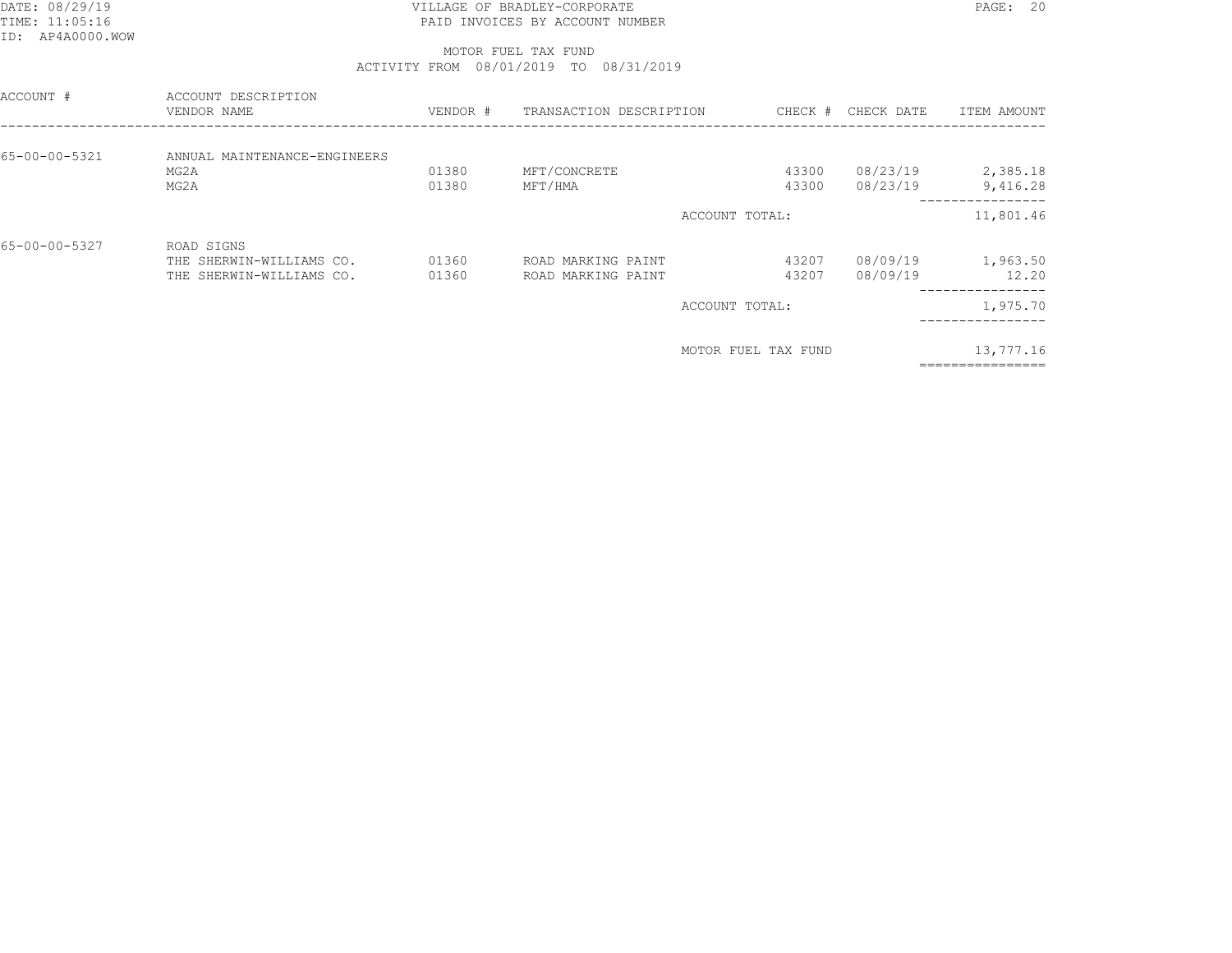## DATE: 08/29/19 PAGE: 21 PAGE: 21 TIME: 11:05:16 PAID INVOICES BY ACCOUNT NUMBER

SEWER FUND

ACTIVITY FROM 08/01/2019 TO 08/31/2019

|                       | ACCOUNT DESCRIPTION<br>VENDOR NAME                                                                                                       | VENDOR # | TRANSACTION DESCRIPTION                                                                                                                                                                                                                                     | CHECK # CHECK DATE                               | ITEM AMOUNT                                 |
|-----------------------|------------------------------------------------------------------------------------------------------------------------------------------|----------|-------------------------------------------------------------------------------------------------------------------------------------------------------------------------------------------------------------------------------------------------------------|--------------------------------------------------|---------------------------------------------|
| 80-02-00-6046         | DENTAL INSURANCE                                                                                                                         |          | BLUE CROSS BLUE SHIELD 00310 8/2019 DENTAL INS SEWER 43175 08/09/19 354.39                                                                                                                                                                                  |                                                  |                                             |
|                       |                                                                                                                                          |          | ACCOUNT TOTAL:                                                                                                                                                                                                                                              |                                                  | 354.39                                      |
| 80-02-00-6047         | LIFE & DISABILITY INSURANCE<br>DEARBORN NATIONAL                                                                                         |          | 03135 LIFE INS SEWER 9/2019 43312 08/23/19                                                                                                                                                                                                                  |                                                  | 73.00                                       |
|                       |                                                                                                                                          |          | ACCOUNT TOTAL:                                                                                                                                                                                                                                              |                                                  | 73.00                                       |
| 80-02-00-6050         | MEDICAL INSURANCE-VILLAGE<br>BLUE CROSS BLUE SHIELD                                                                                      |          | 00310 8/2019 HEALTH INS SEWER 43175 08/09/19 7,555.14                                                                                                                                                                                                       |                                                  |                                             |
|                       |                                                                                                                                          |          | ACCOUNT TOTAL:                                                                                                                                                                                                                                              | . _ _ _ _ _ _ _ _ _ _ _ _<br>7,555.14            |                                             |
| 80-65-00-5110         | TELEPHONE-OFFICE<br>AT&T/DEPT PHONES<br>AT&T/DEPT PHONES<br>AT&T/DEPT PHONES<br>AT&T                                                     |          | 00115 815-932-4085 07/19-8/18/19 43170 08/09/19<br>00115 815-933-0845 7/25-8/24/19 43170 08/09/19                                                                                                                                                           |                                                  | 78.05<br>78.17<br>78.17<br>38.07            |
|                       |                                                                                                                                          |          | ACCOUNT TOTAL:                                                                                                                                                                                                                                              |                                                  | 272.46                                      |
| 80-65-00-5120         | ELECTRIC<br>CONSTELLATION NEWENERGY, INC<br>CONSTELLATION NEWENERGY, INC<br>CONSTELLATION NEWENERGY, INC<br>CONSTELLATION NEWENERGY, INC |          | 03200 1400 RIVER LN 7/1-7/31/19 43314 08/23/19<br>03200 1423 W BROOKMONT SHED 43274 08/15/19<br>03200           410 CARDINAL DR  7/1-7/31/19           43274       08/15/19<br>03200            459  HILLTOP REAR  6/28-7/30/19        43225       08/09/19 |                                                  | 76.06<br>29.62<br>433.06<br>29.69<br>568.43 |
| 80-65-00-5140         | WATER & SEWER                                                                                                                            |          | AQUA OF ILLINOIS, INC. 00485 S DEARBORN 7/8-8/6/19 43286 08/23/19<br>AQUA OF ILLINOIS, INC. 60485 300 N CARDINAL 6/21-7/22/19 43178 08/09/19                                                                                                                |                                                  | 23.66<br>61.42                              |
|                       |                                                                                                                                          |          | ACCOUNT TOTAL:                                                                                                                                                                                                                                              |                                                  | 85.08                                       |
| $80 - 65 - 00 - 5220$ | VEHICLE FUEL, GAS, OIL<br>WEX BANK<br>WEX BANK                                                                                           | 04059    | 04059 SEWER FUEL 7/2019<br>REBATE                                                                                                                                                                                                                           | 43244 08/09/19 1,306.10<br>43244 08/09/19 -18.22 |                                             |
|                       |                                                                                                                                          |          | ACCOUNT TOTAL:                                                                                                                                                                                                                                              |                                                  | 1,287.88                                    |
|                       |                                                                                                                                          |          | ACCOUNT TOTAL:                                                                                                                                                                                                                                              |                                                  |                                             |

80-65-00-5310 EQUIPMENT REPAIR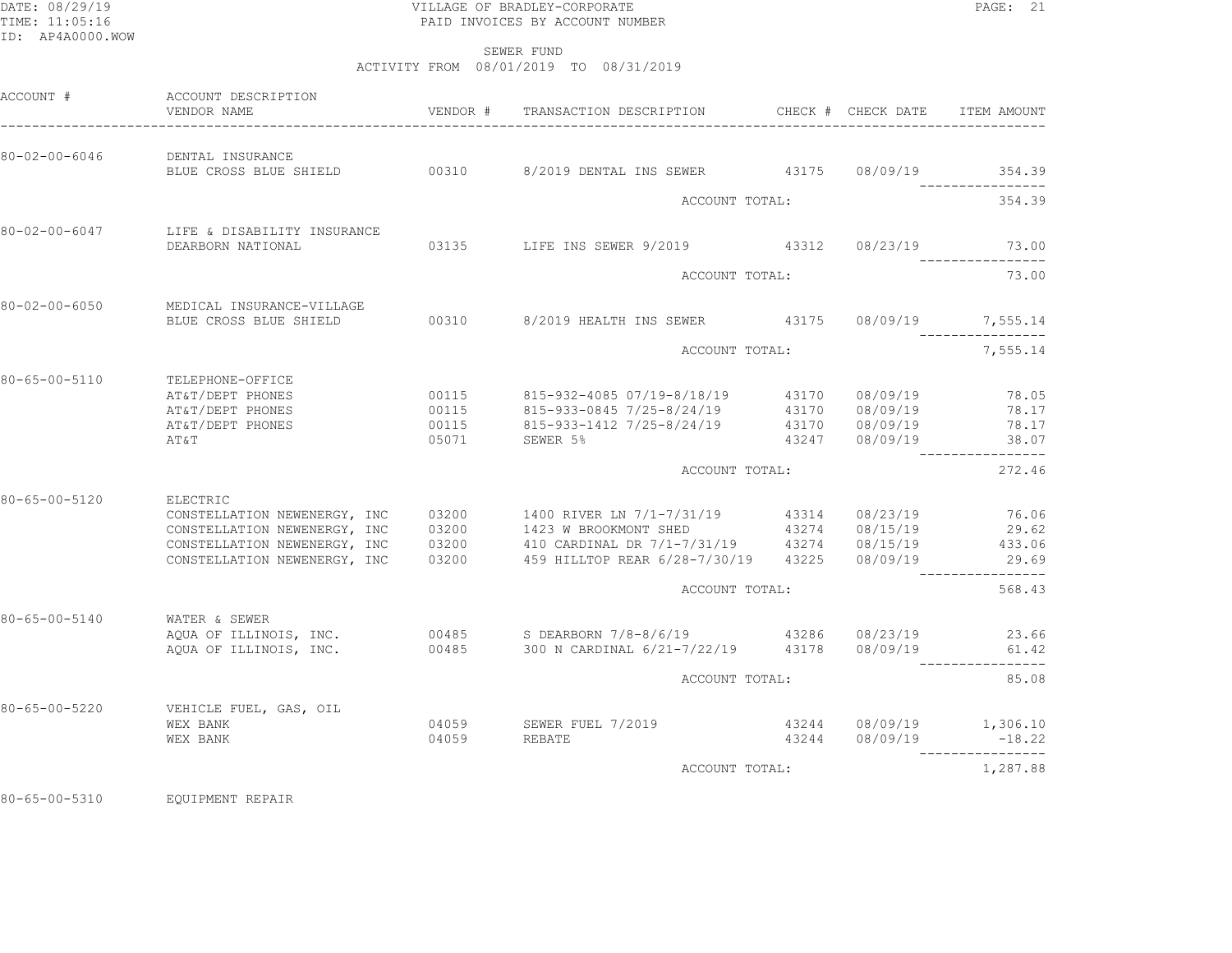## DATE: 08/29/19 PAGE: 22 TIME: 11:05:16 PAID INVOICES BY ACCOUNT NUMBER

SEWER FUND

ACTIVITY FROM 08/01/2019 TO 08/31/2019

| ACCOUNT #             | ACCOUNT DESCRIPTION<br>VENDOR NAME                                                                                                   | VENDOR # | TRANSACTION DESCRIPTION CHECK # CHECK DATE                 | --------------------------- |                                  | ITEM AMOUNT                                 |
|-----------------------|--------------------------------------------------------------------------------------------------------------------------------------|----------|------------------------------------------------------------|-----------------------------|----------------------------------|---------------------------------------------|
| 80-65-00-5310         | EQUIPMENT REPAIR<br>KPI ELECTRIC<br>KANKAKEE INDUSTRIAL TECHNOLOGY 01215 OVERHEAD HOIST DIAGNOSTICS 43200 08/09/19 139.50<br>MENARDS | 06029    | CONNECT NEW OVERHEAD HOIST                                 |                             | 43329 08/23/19<br>43205 08/09/19 | 228.00<br>7.00                              |
|                       | BC SYSTEMS, INC                                                                                                                      |          | 01312 BALANCE OF BILL FOR BATTERY<br>03326 PUMP DISCONNECT |                             | 43229 08/09/19                   | 255.00<br>----------------                  |
|                       |                                                                                                                                      |          |                                                            | ACCOUNT TOTAL:              |                                  | 629.50                                      |
| 80-65-00-5330         | EQUIPMENT PURCHASE<br>AMERICAN EXPRESS                                                                                               | 00008    | EQUIPMENT PURCHASE                                         |                             |                                  | 43167 08/09/19 3,781.71<br>________________ |
|                       |                                                                                                                                      |          |                                                            | ACCOUNT TOTAL:              |                                  | 3,781.71                                    |
| 80-65-00-5411         | OFFICE EQUIPMENT PURCHASE<br>CLARK EQUIPMENT CO. D/B/A                                                                               |          | 06362 BOBCAT MINI-EXCAVATOR/E35 43341 08/23/19 51,742.13   |                             |                                  |                                             |
|                       |                                                                                                                                      |          |                                                            | ACCOUNT TOTAL:              |                                  | 51,742.13                                   |
| 80-65-00-5430         | POSTAGE<br>THIRD MILLENNIUM ASSOCIATES,                                                                                              |          | 04005 JULY WATER BILL                                      |                             | 43240 08/09/19                   | 867.97                                      |
|                       |                                                                                                                                      |          | ACCOUNT TOTAL:                                             |                             |                                  | 867.97                                      |
| 80-65-00-5510         | BUILDING REPAIR & MAINTENANCE<br>FLOOR COVERING ASSOC OF                                                                             |          | 05201 FLOORING FOR SEWER OFFICE 43328 08/23/19             |                             |                                  | 705.00                                      |
|                       |                                                                                                                                      |          |                                                            | ACCOUNT TOTAL:              |                                  | 705.00                                      |
| 80-65-00-5890         | GENERAL SUPPLIES<br>DEPKE GASES & WELDING SUPPLIES 03451 SUPPLIES                                                                    |          |                                                            |                             | 43232 08/09/19                   | 282.37                                      |
|                       |                                                                                                                                      |          | ACCOUNT TOTAL:                                             |                             |                                  | 282.37                                      |
| $80 - 65 - 00 - 7340$ | OTHER FEES & SERVICES<br>HARRIS/MSI                                                                                                  |          |                                                            |                             |                                  | 43210 08/09/19 292.54                       |
|                       |                                                                                                                                      |          |                                                            | ACCOUNT TOTAL:              |                                  | 292.54                                      |
| $80 - 65 - 00 - 7550$ | METRO SEWER SERVICE<br>KANKAKEE RIVER METRO AGENCY 01214 SEWER O&M FOR 8/2019 43199 08/09/19 105,600.00                              |          |                                                            |                             |                                  |                                             |
|                       |                                                                                                                                      |          |                                                            | ACCOUNT TOTAL:              |                                  | 105,600.00                                  |

80-65-00-7555 CHEMICALS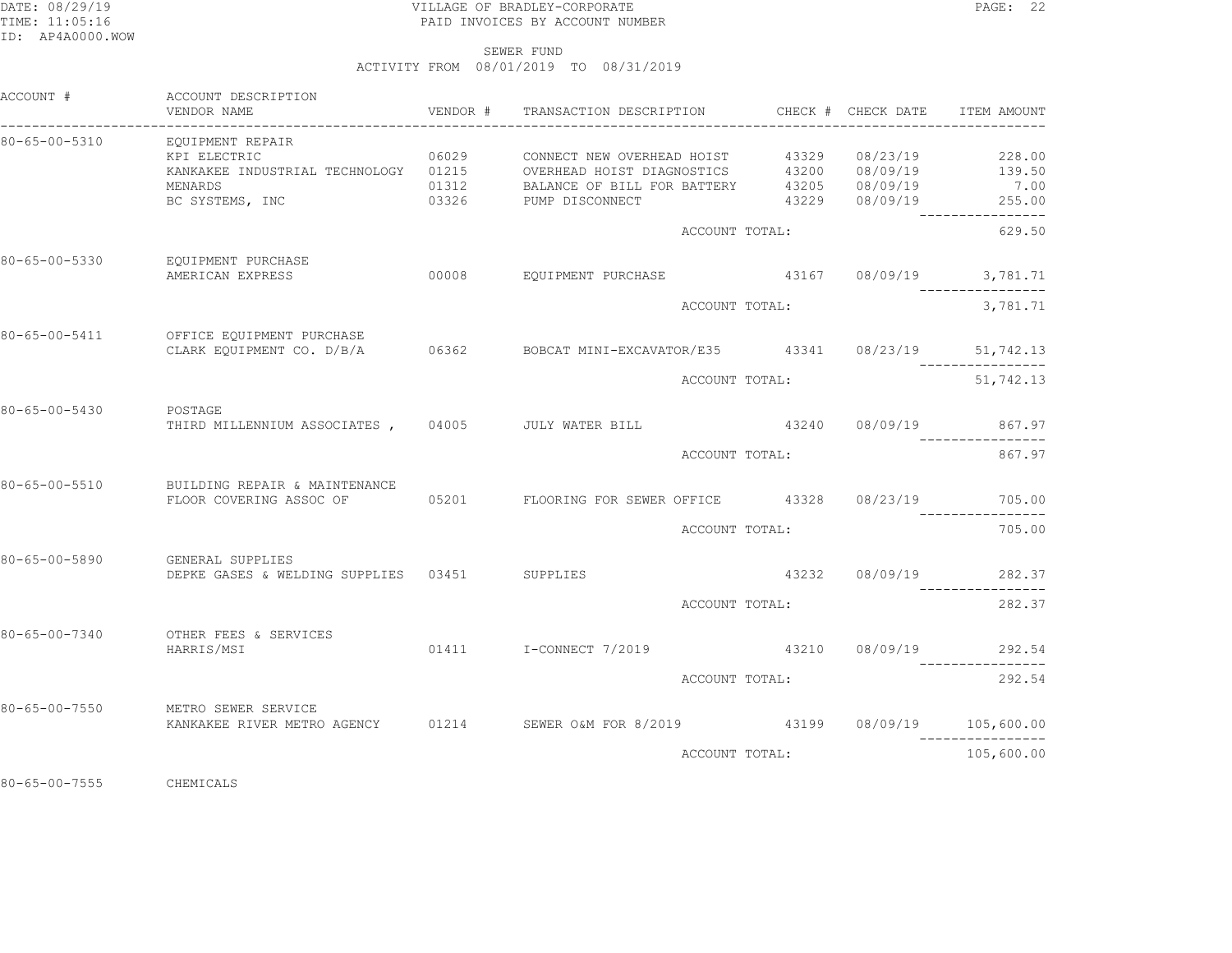## DATE: 08/29/19 PAGE: 23 TIME: 11:05:16 PAID INVOICES BY ACCOUNT NUMBER

 SEWER FUNDACTIVITY FROM 08/01/2019 TO 08/31/2019

| ACCOUNT DESCRIPTION<br>VENDOR NAME                                                                                                                                                             |                                                    |                                                                                                      |                                                    |                                                                                               | ITEM AMOUNT                                                                                                          |
|------------------------------------------------------------------------------------------------------------------------------------------------------------------------------------------------|----------------------------------------------------|------------------------------------------------------------------------------------------------------|----------------------------------------------------|-----------------------------------------------------------------------------------------------|----------------------------------------------------------------------------------------------------------------------|
| CHEMICALS                                                                                                                                                                                      |                                                    |                                                                                                      |                                                    |                                                                                               | 08/23/19 222.75                                                                                                      |
|                                                                                                                                                                                                |                                                    |                                                                                                      |                                                    |                                                                                               | 222.75                                                                                                               |
| TELEPHONE-MOBILE<br>VERIZON WIRELESS                                                                                                                                                           |                                                    |                                                                                                      |                                                    |                                                                                               |                                                                                                                      |
|                                                                                                                                                                                                |                                                    |                                                                                                      |                                                    |                                                                                               | 175.75                                                                                                               |
| SEWER MAIN MAINTENANCE<br>VULCAN MATERIALS CO<br>WELSCH READY MIX, INC.<br>NATIONAL POWER RODDING CORP.<br>CONSERV FS - TINLEY PARK<br>SECURITY LUMBER & SUPPLY CO.<br>CHRISTIANSEN FARMS, LLC | 01759<br>03684<br>03909<br>06106<br>01740<br>06357 | SANITARY SEWER REHAB MATERIAL<br>SEWER REHAB WORK<br>REHAB SUPPLIES<br>RESTORATION MATERIALS<br>DIRT | 43307<br>43322<br>43324<br>43331<br>43219<br>43262 | 08/23/19<br>08/23/19<br>08/23/19<br>08/09/19<br>08/09/19                                      | 213.98<br>792.00<br>08/23/19 12,500.00<br>463.29<br>251.16<br>365.00                                                 |
|                                                                                                                                                                                                |                                                    |                                                                                                      |                                                    |                                                                                               | 14,585.43                                                                                                            |
|                                                                                                                                                                                                |                                                    |                                                                                                      |                                                    |                                                                                               | 189,081.53<br>================                                                                                       |
|                                                                                                                                                                                                |                                                    |                                                                                                      | CONSERV FS - TINLEY PARK 06106 CHEM SUPPLIES       | ACCOUNT TOTAL:<br>ACCOUNT TOTAL:<br>SANITARY SEWER REHAB WORK<br>ACCOUNT TOTAL:<br>SEWER FUND | VENDOR # TRANSACTION DESCRIPTION CHECK # CHECK DATE<br>43331<br>00116 SEWER CELLS 7/20-8/19/19 43171 08/09/19 175.75 |